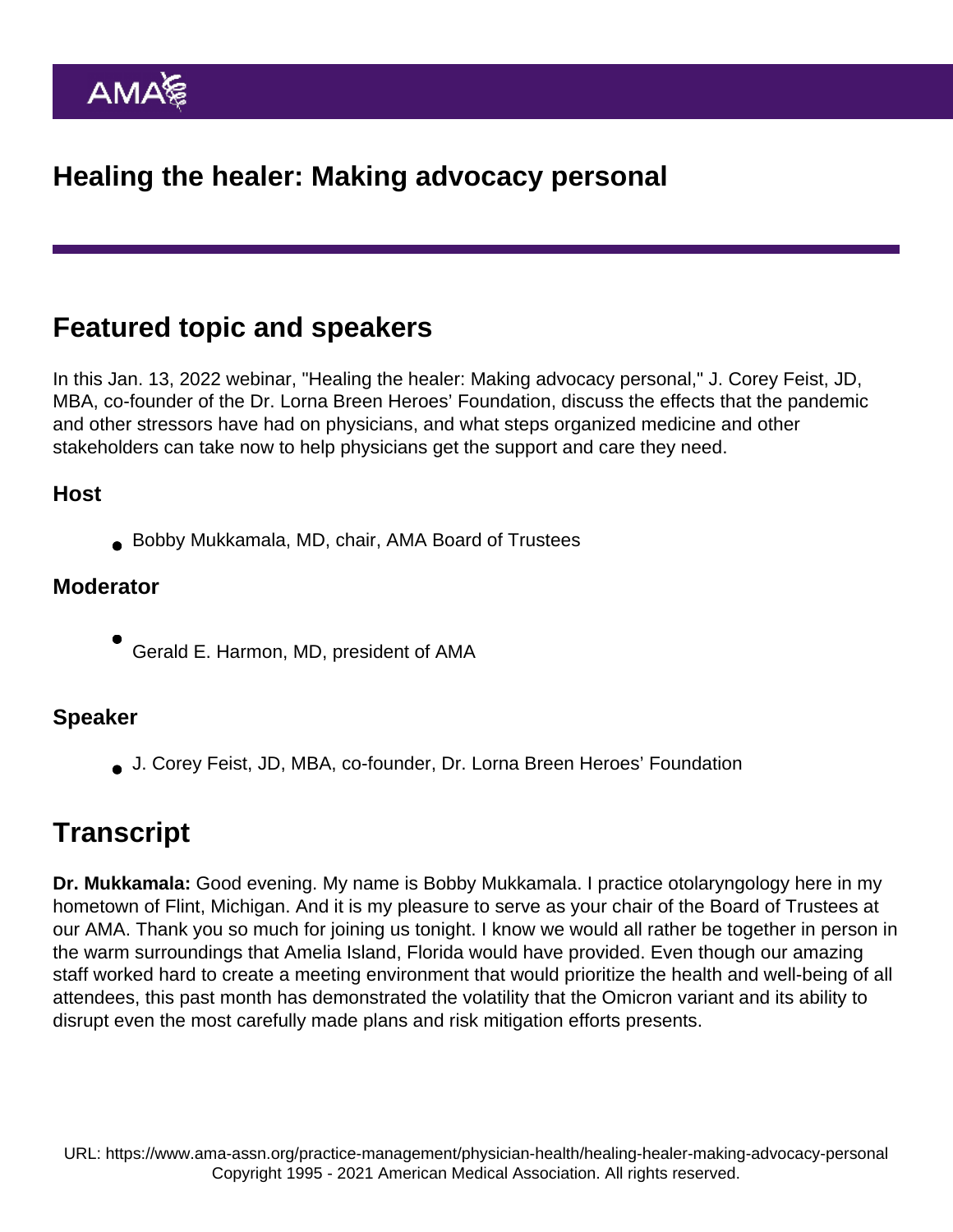I think we're all thankful that the variant may not be as deadly as previous strains. But it remains dangerous to those that are particularly susceptible. And there is no question that it continues to wreak havoc in our nation, including causing incredible challenges for physicians and other health care professionals. The risks of meeting in person did not in our estimation outweigh the benefits. During the pandemic, I think we have all learned and adapted and realized that we can still use this virtual format to provide rich, engaging content.

A couple of housekeeping notes. To ask questions or comments during tonight's session, please use only the Q&A function in Zoom. We may need to send out information on the chat. But for your comments and questions, please only use the Q&A function because it's just easier to keep track of them that way. Also, just wanted to remind folks that this event is being recorded as well.

Now for tonight's programming. The 2022 State Advocacy Summit was slated to provide many hours of expert speakers and specific resources to use in the 2022 State Legislative sessions. In the next several minutes, I'll highlight some of them. And we'll also still get those resources out to you in the weeks to come including a January 20 webinar on the No Surprises Act, which I'll discuss in detail in a few minutes. Let's start with the obvious.

Widespread vaccination remains our best pathway out of the COVID-19 pandemic. But political polarization and misinformation about vaccines present significant obstacles to achieving high vaccination rates. We know that there are considerable challenges to increasing vaccination rates, including many political challenges. I urge you to work with the Advocacy Resource Center during the 2022 State Legislative sessions in an effort to, one, support public and private sector COVID-19 vaccine mandates.

Vaccine requirements have been used successfully across the United States and around the world for generations to defeat polio, measles and other vaccine-preventable disease. And now, we urge similar requirements to defeat this COVID-19 pandemic.

Two, to support medical board oversight and discipline of health care professionals that spread disinformation about COVID-19 vaccines and how the virus is transmitted. Deliberately misleading actions by a small number of health professionals pose serious health risks to patients, undermine public health efforts and significantly damage vaccine confidence across the country.

And three, work to eliminate non-medical vaccine exemptions to require vaccines and to limit medical vaccine exemption authority to only licensed physicians. Non-medical exemptions, especially when granted with few restrictions are a high barrier or a barrier to high immunization rates and endanger the health of unvaccinated individuals as well as the community at large.

Right here in my hometown of Flint, we had a local neurosurgeon handing out medical mask exemptions on Labor Day, in the high school parking lot to anyone that wanted one. We know the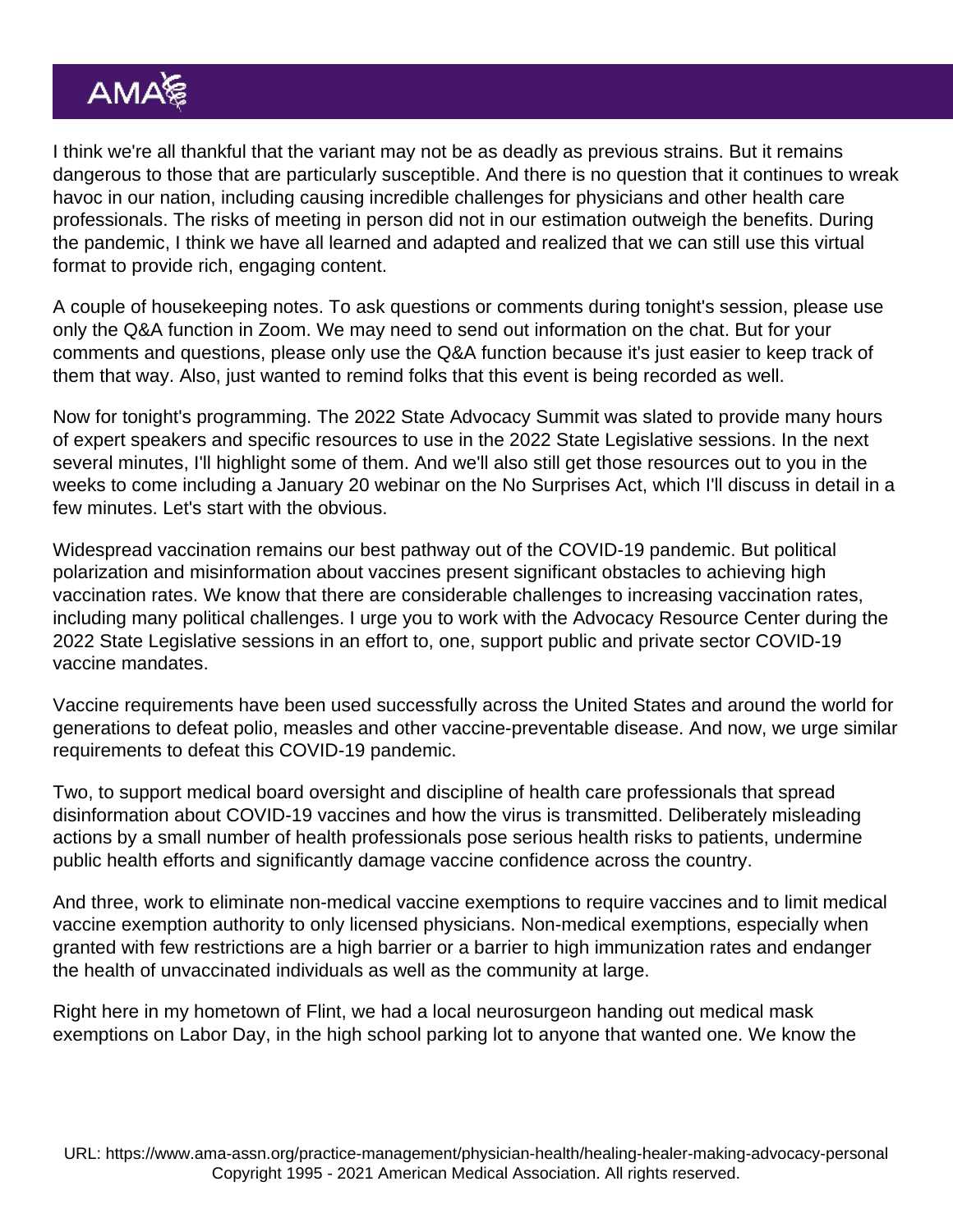challenges that we face as we try to improve public health and our AMA has tools to help you. The pandemic has also underscored the importance of integrating telehealth and its growth during this pandemic has been made possible by the swift implementation of telehealth by physician practices and action by state lawmakers.

2022 promises to have many opportunities to both enact and enhance the state policies. Here are a few key actions the AMA urges you to consider to help ensure patient continues to have access to high-quality telehealth and what states can look forward to in the new year. Continue to support coverage of services supported via telehealth on the same basis as in-person services and at a fair and equitable payment.

Support legislation eliminating separate telehealth networks and removing additional administrative or cost burdens for patients seeking care via telehealth from their regular physicians. And promote equitable access to telehealth especially in rural and historically marginalized communities by expanding broadband infrastructure and affordable internet connectivity, as well as supporting digital literacy programs.

Again, all of these issues and more are covered in the AMA's recently updated model telehealth legislation. We also know that the No Surprises Act is here. While the law offers important patient protections against surprise medical bills, much work must be done to implement this law in a way that protects patients but ensures fair contracting between payers and physicians, as well as doing this in a way that does not place more administrative burden on our practices.

As you know, the AMA and the American Hospital Association, along with several individual hospitals and physicians, filed a lawsuit late last year to prevent implementation of a narrow but impactful provision of the administration's second interim final rule implementing the No Surprises Act. The lawsuit argues that the administration exceeded its congressional authority and put a thumb on the scale in favor of insurers in the dispute resolution process established in the law to resolve payment disputes between insurers and physicians and other providers, including hospitals.

Congress clearly intended in the statute that the independent arbiter consider several relevant factors in deciding the appropriate payment amount. However, contrary to Congress's intent, the administration is requiring arbiters to presume that the health plans median in-network rate is the appropriate out-of-network payment amount. And on top of that, they have created very high barriers for the arbiter to consider any other factors.

The impact of this rule will be a significant cuts to out-of-network and in-network rates, leading to decreased ability for many independent practices as well as a reduction in the breadth of provider networks as insurers have no incentive to contract with many physicians. We are already seeing the consequences and the ink is barely dry. It is important to note that the lawsuit does not attempt to delay or prevent any of the important patient protections in the law. Many other stakeholders, including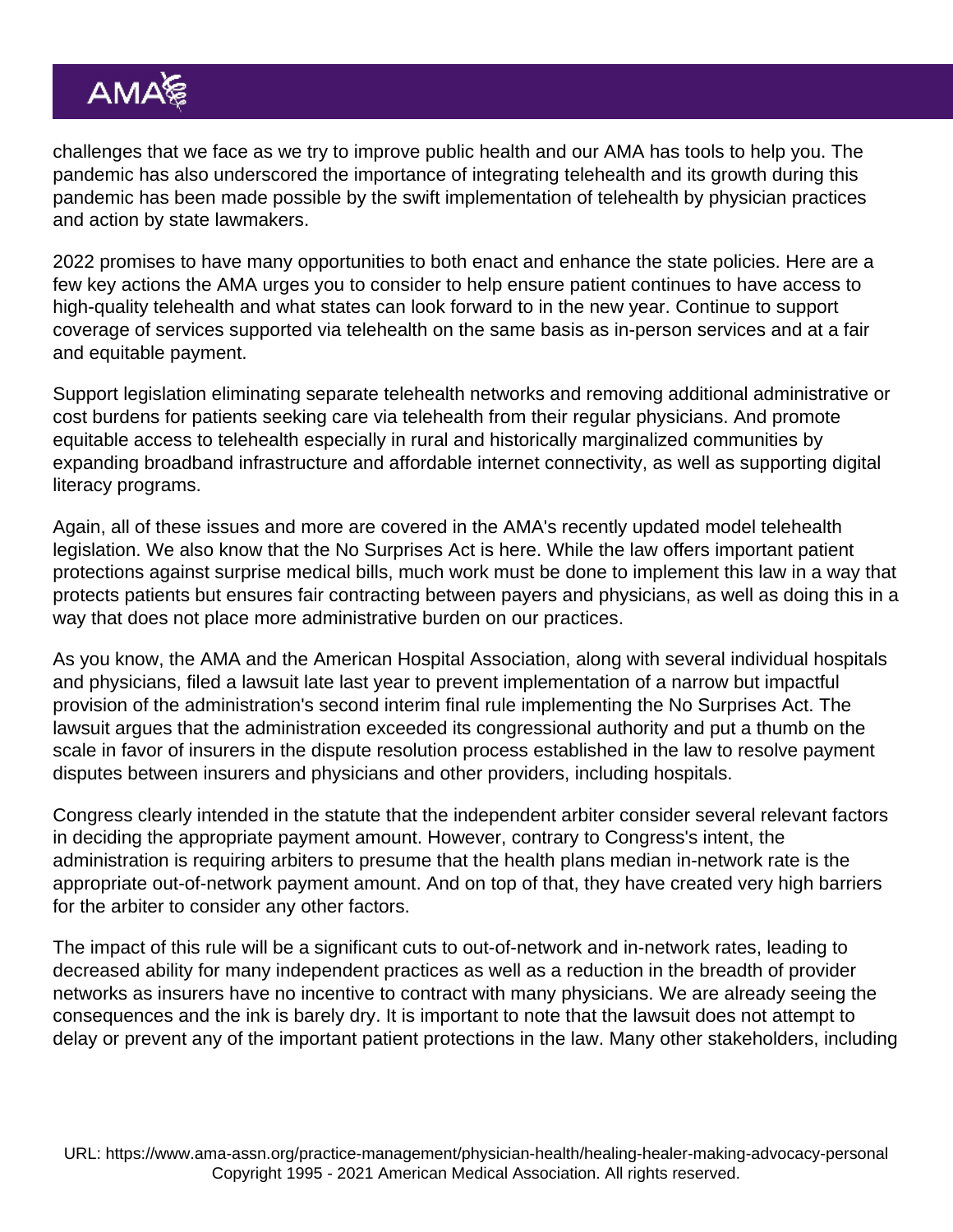organizations on this call, have either filed their own lawsuits or supporting those that have been filed through amicus briefs.

And I know none of us have taken these actions lightly. But now we hope the courts will recognize the unjustifiable deviation from statutory language that took place here and the harms that happened to our patients, physicians and other stakeholders that will result from such a skewed dispute resolution process. At the same time, we also just released a detailed toolkit to help physicians implement the most immediate provisions of the law.

And we will have additional programming next week to dive deeper into this toolkit and implementation and enforcement of the No Surprises Act. Download the resource at the link in the chat. We also know that in 2022, state legislatures, prior authorization and other utilization management reforms will continue as a top issue. Many states are looking at volume reduction strategies like gold carding and reductions and repeat prior authorizations.

Building on the many states' successes in 2021, the Advocacy Resource Center has revived its prior authorization model bill and related resources. Additionally, we continue to advocate for passage of federal legislation reforming prior authorization in Medicare Advantage programs the Improving Seniors' Timely Access to Care Act of 2021. Many of our resources as well as opportunities to share your stories and take action are at [FixPriorAuth.org.](http://fixpriorauth.org/)

On the business side of things, we've seen that many of the waves of health care integration have failed, but not all of them. Cities like Pittsburgh, Boston and San Francisco are controlled by just one or two dominant multihospital systems. These systems drive up health care costs and marginalized physicians who want to remain independent. In 2022, we will continue to address what can be done about this, including staying abreast of antitrust concerns and being available to provide recommendations for competition policy and management policy.

Similarly, we know that scope of practice continues to be a top legislative priority for states across the country. One of the reasons the AMA in our state and specialty societies partners are able to defeat inappropriate legislation year after year is because of the multitude of resources available to our federation partners, and the role and power of the scope of practice partnership, and how we can work together to help harness the passion and commitment of physicians across the country to predict physician-led care and stop inappropriate scope expansions.

You are in your state capitals battling the scope issues just like we were in Michigan last year with a nurse anesthetist scope bill but you are not there alone. The AMA and the scope of practice partnership are there with you to share the work that is done elsewhere and to provide the important data and resources you need to advocate on behalf of our patients and our profession. In 2022, we will continue to be there when you need us.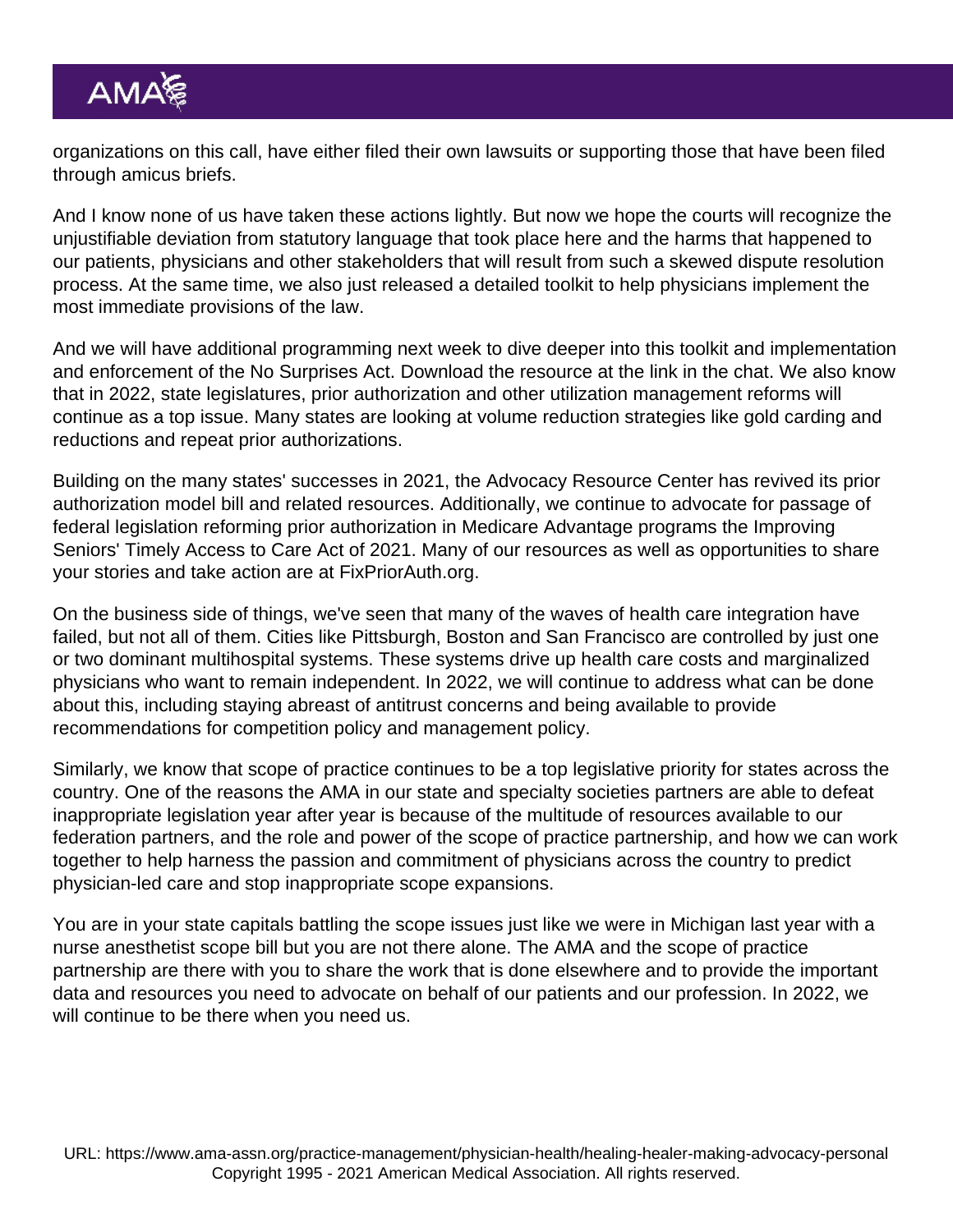We also know that the nation's drug overdose epidemic will garner significant attention in every state. More individuals than ever are dying from a drug-related overdose, primarily from illicitly manufactured fentanyl, methamphetamine and cocaine. We saw a one year of 56% increase in the rate of drug overdose deaths from synthetic opioids. Progress to remove barriers to evidence-based care for substance use disorder remains a struggle for many reasons, including health insurance companies and other payers' opposition.

Women with substance use disorders face particular stigma and scorn. Patients with pain continue to lack coverage for affordable, accessible nonopioid pain care and they're increasingly cut off from opioid therapy. Harm reduction measures have largely been limited to Naloxone, even as the need increases for additional strategies such as sterile needle and syringe exchange services. The challenges are considerable but medical societies have advocacy options that will increase access to evidence-based care.

I urge you to work with the Advocacy Resource Center to remove all barriers to medications to treat opioid use disorder and for state and federal mental health and substance use disorder parity laws, not just parity on paper but parity and actual practice, and to take specific actions to remove arbitrary treatment barriers for patients with pain.

And while we're at it, we urge you to introduce AMA's model legislation to decriminalize fentanyl test strips, to strengthen your good Samaritan protections and help further needle and syringe service programs. A few key links are in the chat. So, this was just a snapshot of AMA advocacy in our Advocacy Resource Center's work. The attorneys in the center will be the first to say that they rely on the expertise of the talented staff and physicians across the country.

Many of you are aware that to help ensure the Advocacy Resource Center is focused on the issues you face in the states, the ARC conducts a legislative preview survey. We don't have time tonight to go into all the details of the survey but we will provide a report of the results to you on a call tonight. We are grateful for your partnership. And we look forward to working with you to advance your state advocacy and legislative priorities in 2022.

I want to shift now and recognize our AMA president, Dr. Gerry Harmon, who will introduce tonight's keynote address. Gerry.

Dr. Harmon: Thanks, Bobby. As Bobby said, I'm Gerry Harmon, a family medicine specialist here at rural South Carolina and currently president of the American Medical Association. I'm honored to be here. Like Bobby, I'm really disappointed we're not able to meet in person. I wish we could but we're going to do what we have to do. I'm really honored tonight to introduce our featured topic and our guest speaker, Dr. Corey Fiest. Corey has a PhD, is health care executive of more than 20 years.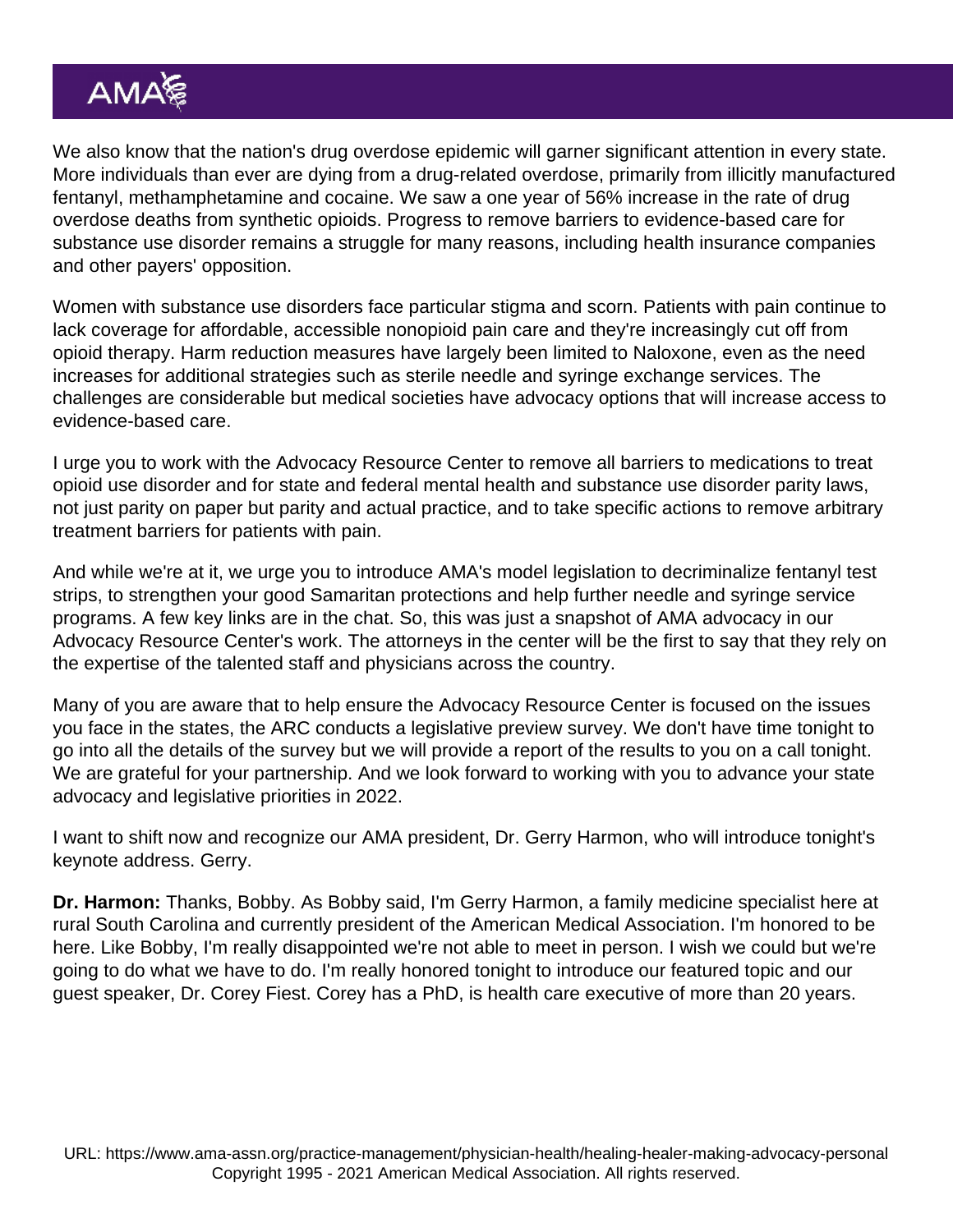He's co-founder of the Dr. Lorna Breen Heroes' Foundation, which is dedicated to addressing the crisis of physician and health provider burnout in the United States. AMA is proud to support the Federal Act that bears Dr. Breen's name. And of course, alleviating physician, provider burnout is one of the most pressing issues AMA is working on.

And from our advocacy efforts to eliminate obstacles to care, administrative hassles that we experience all every day to developing tools and resources on our EdHub to help doctors better manage their mental health and to cope with stress during the pandemic.

This includes our work with the state medical societies to urge licensing bodies to remove questions on their applications that may deter for doctors and physicians, other physicians providers from seeking treatment, for mental illness or substance use disorders and our work engaging the Federation of State physician health programs, the Federation of State medical boards and other key stakeholders to support confidentiality and safe haven laws and wellness programs in physician health programs.

We actually have model policy here that we urge you to review and work with us to change the legal and policy landscape within your states. There's no question that the pandemic, we're two years into it now, has added another crushing layer of physical, mental, emotional fatigue for doctors and other health care personnel.

I witnessed it firsthand last fall and a week-long teaching rotation in my community hospital here in South Carolina when I taught the residents for seven days or the family medicine residency and I've seen it again past few weeks. We were at 145% capacity. In my rural hospital, we have people stacked up in the emergency departments waiting for beds. We have other hospitals that are unable to accept our transfers because they're overwhelmed too.

What I've seen in the eyes of young doctors, young clinicians responding to the crisis on the frontlines is a lot like what I witnessed 20 years ago in Iraqi Freedom, Enduring Freedom after 9/11. And I call it battle fatigue. Like combat, the unrelenting demands of responding to COVID patients surge after surge has pushed our health care workforce, literally, almost to the breaking point. We don't even know yet what COVID's long-term effects will be in our physician workforce on our profession. On society as a whole, we're still learning about it.

Again, we're 24 months but only 24 months into it. But I tell you this, if I need help, we need to reach out and get it. I remember we have this archaic ethos said, "You never should admit a chink in your armor, weakness or fear," those classic things. If you need me, I'm on a beeper. But it is a sign of weakness. That's not true. We'd never tell our patients to suck it up. We shouldn't.

We should be clear with ourselves and our colleagues that seeking help for wellness issues for burnout or emotional stress or the threatening substance use disorder, seeking help is a sign of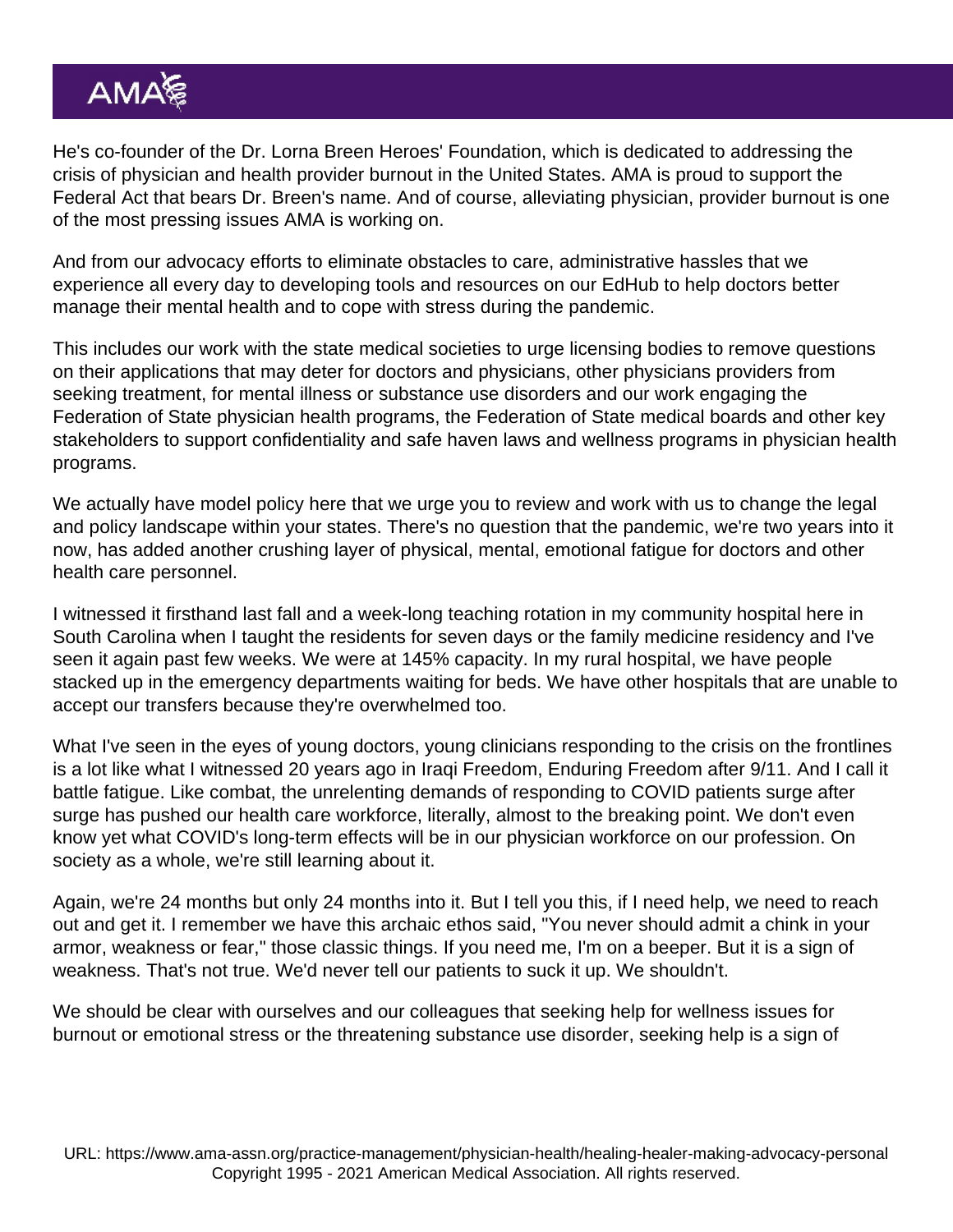strength and determination. It means we're acting as appropriately as we should. We're acting worthy of our profession. At the same time, we've got to eliminate policies that harm us if we do seek help. That's what the AMA's doing. That's what tonight's special guest has dedicated his entire life to accomplish.

I'm proud to introduce Corey Fiest. He's helping us create support, a support network that physicians need to find their way out of this darkness that some of us find ourselves in. Corey, I thank you so much for being here and for being a part of this movement in medicine. Thank you.

Fiest: Thank you so much for having me. It's really an honor to be here. And I want to just make a special note. I wish I would have been with you all in person as well in Florida. It's my home state. So, would have been able to see family. But this is what we're going to deal with because we're all adapting. So, again, thank you so much for having me. I'm going to share my screen and share some slides this evening with you and then we're going to reserve some time for questions and answers at the end. So, here we go.

The Dr. Lorna Breen Heroes' Foundation was founded by my wife Jennifer and I in June of 2020 after Dr. Breen, Jennifer's sister, my sister-in-law died tragically by suicide on April 26, 2020. Prior to that, I had been working on these issues professionally as the CEO of the University of Virginia Physicians Group, which is the medical group practice for all the physicians at the academic medical center, which is the University of Virginia Health System in Charlottesville, Virginia.

I spent a 20-year career there and in fact, I just recently retired at the end of the calendar year so that I could spend all of my time on this important work. I'm going to share with you about the work that we've been doing as well as the advocacy that we need your help in engaging in. "Everyone can tell I can't keep up." Those are the words that Lorna uttered to us on April 1, 2020. That was her first day back taking care of patients after she contracted COVID-19, words we had never heard her utter before in her professional career.

"I can't get out of my chair." April 9 on a call with her sister Jennifer. She's nearly catatonic. She's worked 15, 20-hour shifts in the emergency department in New York. She's pushed through and now she can't get out of her chair. "I'm going to lose my license. My career is over." April 11 from the inpatient unit and psychiatric unit at the University of Virginia on a call with Jennifer to share that.

We had hospitalized her for the first time in her life. It was her first medical or her mental health treatment ever. And her first thought was that she was going to lose her license and then her career was over. She was gone. Here's a little bit more about our story.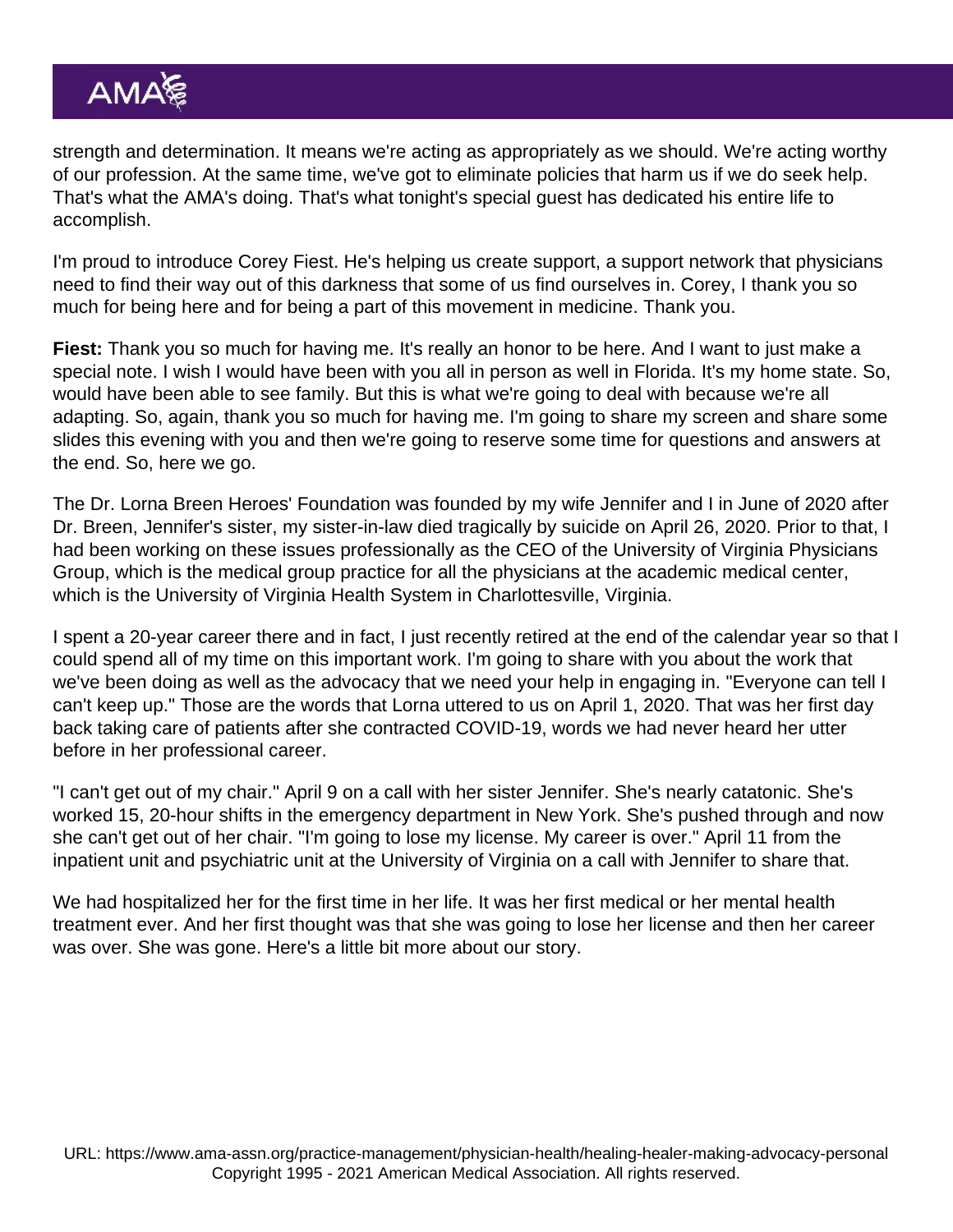Today Show Announcer: We are back as Carson joins us with a tough but very important story that impacts a lot of frontline workers.

Carson: This pandemic has taken so many lives but the early loss of a doctor right here in New York City has served as both a warning sign and a rallying point as well.

Savannah: Yeah, you may remember one year ago this week, Dr. Lorna Breen, an emergency room physician died by suicide. Her sister and brother-in-law opened up to us on the show just days afterwards. And from that moment forward, Jennifer and Corey Fiest have been on a mission laser-focused on trying to make a difference in caring for health care professionals, tackling the mental health taboos in the medical community.

Savannah: It's been just over a year since the unthinkable happened.

Jennifer Fiest: She was my right arm and my left arm. I used to call her my twin, my sister, my other spouse. We were attached at the hip forever. So, it's been a real challenge.

Savannah: A challenge that Jennifer and Corey Fiest are meeting by making it their mission to help other health care workers, creating the Dr. Lorna Breen Heroes' Foundation and working with their senator, Tim Kaine, on legislation that aims to reduce and prevent suicide and burnout among health care professionals.

Kaine: Let's pass this bill and show that we care about our healers and are committed to providing them the resources and the culture they need to keep healing.

Savannah: It took a lot of courage in those first days of just stunned grief for you to speak out. What has driven you all this time and since those early days?

Jennifer Fiest: Savannah, I believe that this could have been avoided. That's what's driven me. And if we can help somebody else in the health care profession avoid an outcome like my sister had, this will have all been worth it.

Savannah: Jennifer's 49-year-old sister Lorna died by suicide last April after first fighting the flood of COVID-19 patients coming into her New York City emergency room.

Fiest: The volume of death and dying that they experienced was something that they'd never seen in their career.

Savannah: And then, battling the virus herself.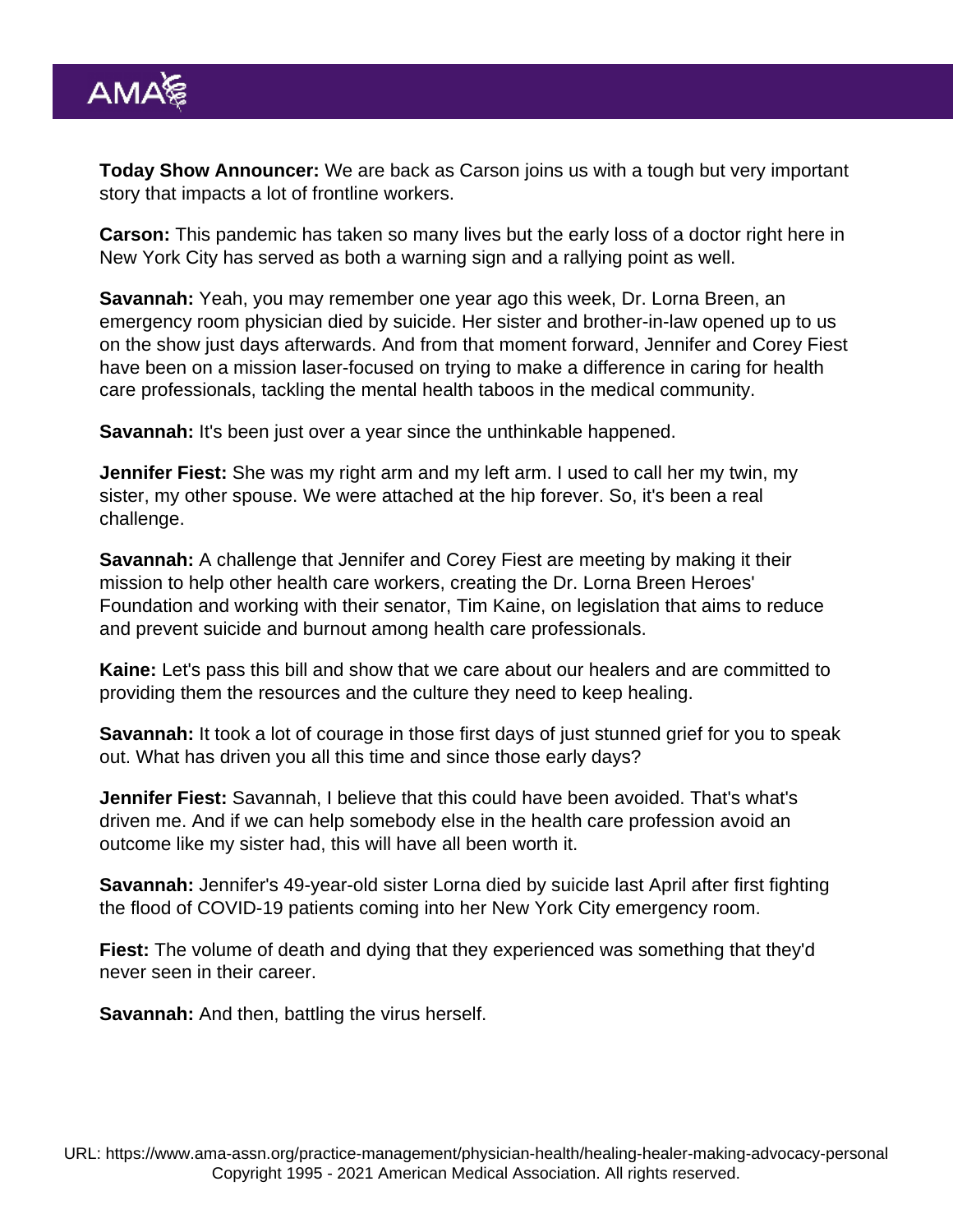The more you learn about Lorna, the more unfathomable this is. What have you come to believe or understand about what led to her passing?

Jennifer Fiest: What I know today is the same thing I knew even before my sister died, which was that she got sick with COVID and it affected her brain. The tragedy is, she had enough of her faculties to know that if she raised her hand as a physician, and said, "I can't think. I can't work. I need help," it could have been devastating to her career. We know now exactly the same thing I knew a year ago, which is that it was the combination of COVID and the culture in medicine that killed my sister.

Savannah: While more than eight-in-10 emergency room physicians like Dr. Breen reported feeling more stress since the pandemic, nearly half polled said they did not feel comfortable seeking mental health treatment with over 70% saying, there's a stigma in the workplace surrounding getting help.

It seems like in our culture, we talk about mental health all the time and that the stigma has really faded away. But in medicine, that stigma is still there.

Jennifer Fiest: It's there and it's strong. It is a well-established premise in healthcare that you do not seek mental health care. You just don't. We've heard—

Savannah: And why? Why?

Jennifer Fiest: It's because of the licensing. It's because of the credentialing. And also, it's because of your potential harm to your reputation as somebody who can't take it. I will tell you, Savannah, one of the real struggles with my sister was that she thought she was going to lose her license. And what we learned after she died is that New York State has some of the best licensing laws in the United States. And so, my question is, why didn't she know that?

Savannah: Doctors are licensed by the state they practice in and in some states the applications ask probing questions about whether they've been treated for mental illness. At times, experts say in violation of the American with Disabilities Act.

Fiest: Only one state and that is the state of Mississippi has the best possible questions. It literally says we recognize there's a connection there between you're taking care of yourself and your quality of care. We want you to attest to us that you're doing that and you're taking care of yourself. We need 49 more of those to happen across the country.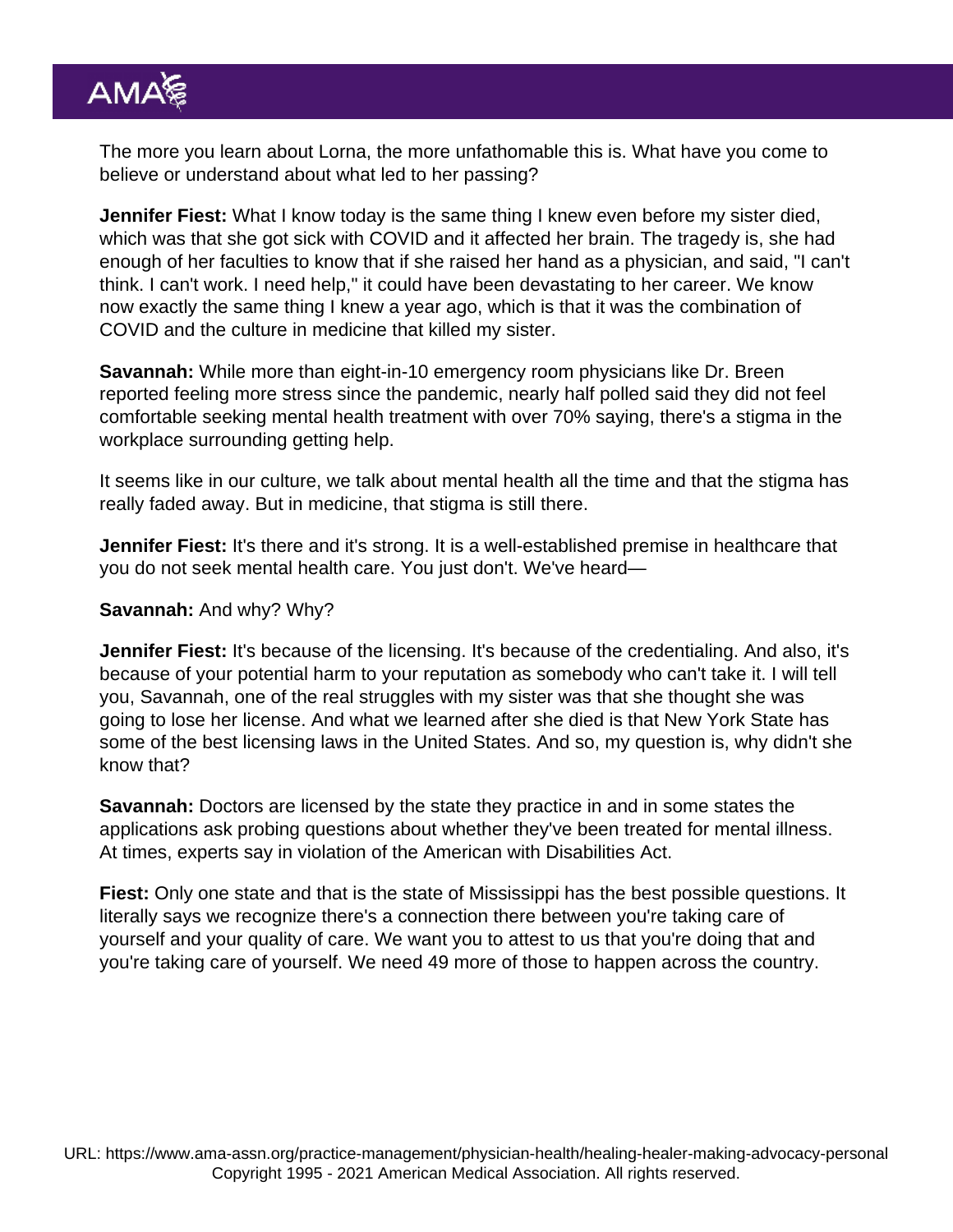Savannah: The Fiests and their foundation are working to eliminate any barrier to seeking help just as health care workers across the country began to come to grips with what they've experienced in the past year, a year when they've been more than just doctors and nurses.

Jennifer Fiest: We're also asking them to say the rosary with a dying patient, which is a story I heard from somebody who couldn't be with her father when he was dying. And there was a nurse who said the rosary with him every day. So, we're blurring these lines.

Savannah: Are you worried that we're on the verge of a new crisis, a mental health crisis, for health care workers?

Jennifer Fiest: Oh, there's no doubt in my mind and there's significant data to back that up. In the heat of trauma, people are just focused on getting through it. It's when things calm down. It's when you relax. It's when you can take a breath. That's when the real problems start. And so, yes, we are so thankful for the vaccines. And we are thrilled that the fact of the matter is these people have been in the battle for a year now. And now is the time that we really need to focus on the people who have been taking care of us for last year.

Savannah: I look at you two, I think about meeting you a year ago in the depths of your grief. And I look now at what you have already accomplished. What do you think Lorna would have thought of her baby sister and how hard you've worked on her behalf?

Jennifer Fiest: I think she would love it. I think my sister was here for a reason. And maybe this is it. We have made changes, Savannah. We've heard from people who have changed the way they live because they heard what happened to my sister. And I think she would love it.

Savannah: I love how Jennifer talk—

Fiest: Always hard to watch. But important to hear from Jennifer, particularly when it comes to these issues that Lorna was struggling with around licensure and stigma. Because even though we believe very strongly that COVID-19 contributed significantly to Lorna's cognition, these issues are real. And we heard on the other side of Lorna's passing from literally hundreds and hundreds of doctors and nurses from across the country, which is why we started our foundation.

In Lorna's honor but to support all of the clinicians who are hurting and for those in the future to really reduce the burnout of our health care professionals, safeguard their well-being and job satisfaction. Envisioning this world where seeking mental health services is universally viewed as a sign of strength for health care professionals. They deserve as much. You all deserve as much. So, we've focused our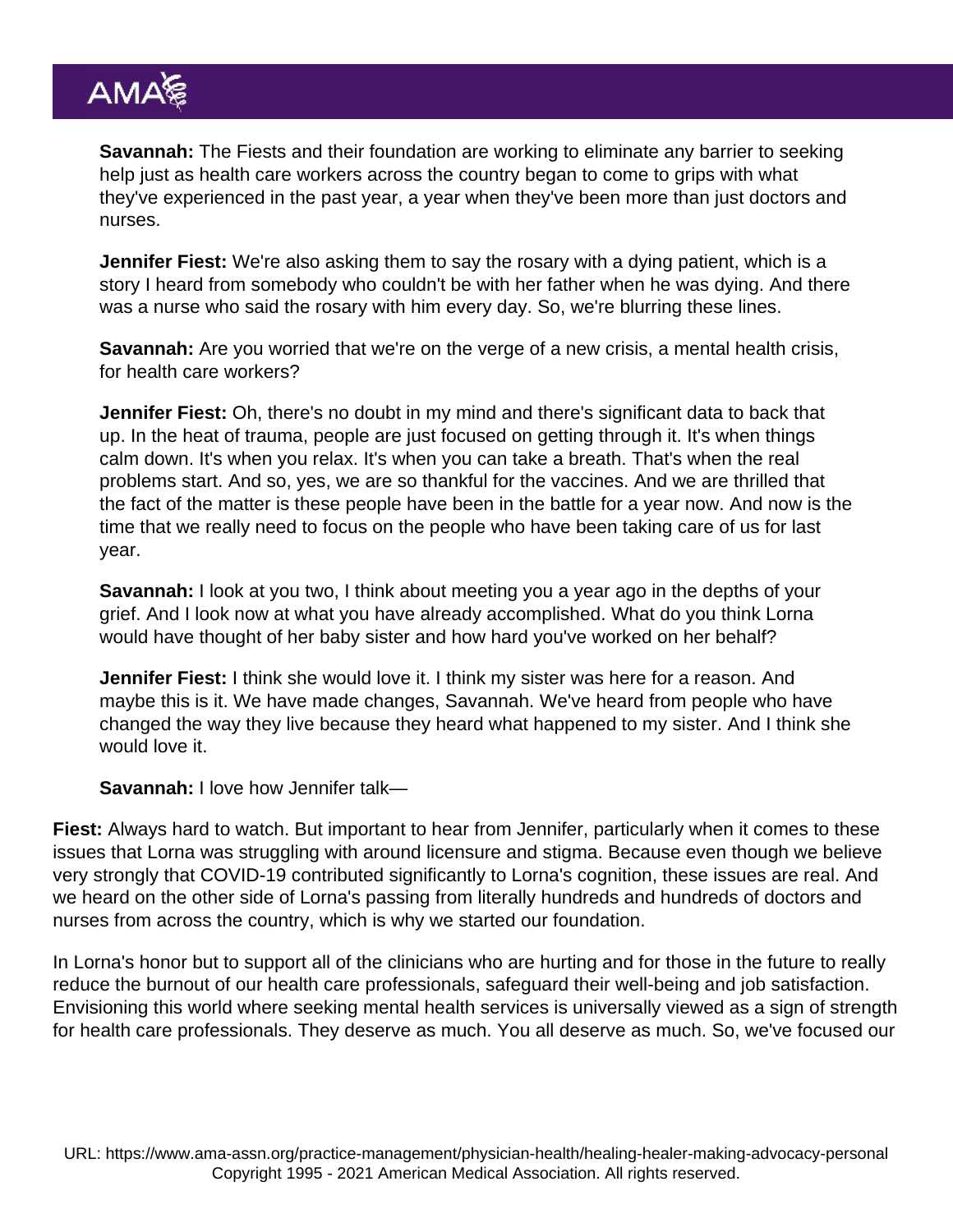work since the inception of our foundation in June of 2020 in three primary areas.

Awareness, advocacy and advancing solutions. And I'm going to go through with you in each one of these areas what we've been doing and also pay particular attention to the advocacy piece because I know that's a big part of why we should be in Florida altogether right now. From an awareness perspective, this story has been covered now over 300 times in significant news outlets. You can see them on the right.

In addition, we've published now in over 11 national publications about these issues and as well as advising on solutions for every hospital in this country. I've now participated in well over 70 panels and keynote addresses and certainly, podcasts galore. And my kids are very underwhelmed by the number of social media followers that we have. But we have started a conversation and built this community of support, which we find to be incredibly important.

And so, I know I'm talking to a bunch of physicians. So, one of the things that you may not be aware of but that we weren't aware of until after Lorna's passing is that September 17 is actually a day that is dedicated to physician suicide, is one of the details that we didn't know before Lorna's passing is that physicians in this country die at a rate twice that of the general public, twice. Four hundred physicians a year die by suicide every year before the pandemic.

And so, in honor of National Physician Suicide Awareness Day together with First Responders First and the Physicians Foundation, we've launched a resource guide, not only giving hospitals and health systems the opportunity to host activities on the day but also and more importantly, resources to help prevent suicide, again, in collaboration with American Foundation for Suicide Prevention as well as other national leading organizations. So, these are for individuals as well as for hospitals and health systems.

I know I'm talking to a bunch of doctors. And so, data is always important to all of you. So, let me share some. So far we have reached with this story well over 150 million. But even more important than that number, I think is the feedback that we get. And I'm going to share with you a quote from a physician who reached out on the eve of Thanksgiving in November.

This is from a clinician who said, "Today I want to say how thankful I am that the Heroes' Foundation exists. Lorna's death was what pushed me to get help. The details of which I still don't talk about because I continue to fear it will be held against me. Every time I see a picture of her, I see myself. I see my residents. I see my colleagues." We receive comments like that almost every single week from physicians, from nurses who have recognized in themselves and others and made a change in their behavior and supported others for themselves.

In addition to that, we have spent a tremendous amount of time from an advocacy perspective. As you saw in the video, Senator Tim Kaine has helped us with a bipartisan, bicameral as in house and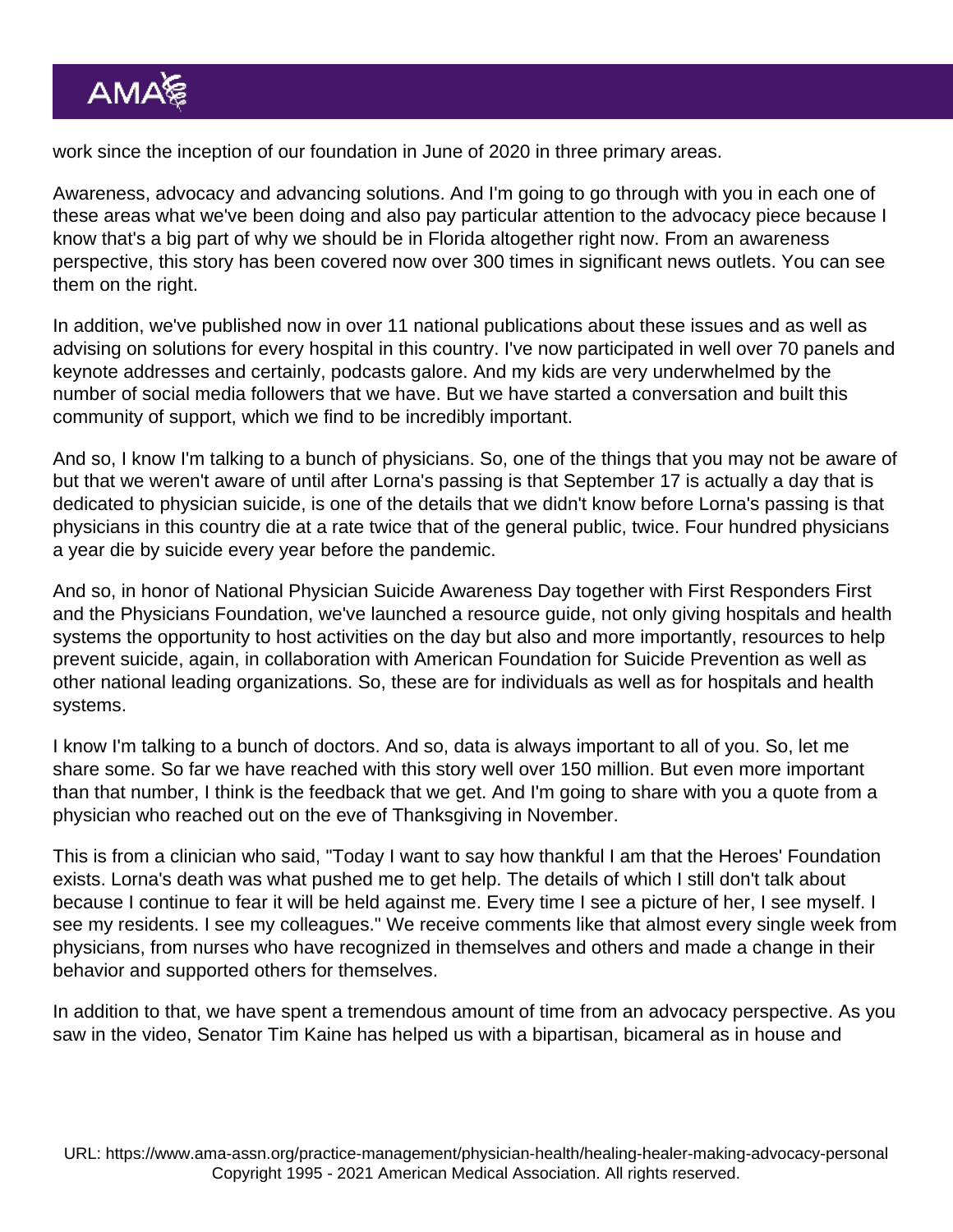senate bill that has now unanimously passed the United States Senate.

It is passed by the House of Representatives with over 140 co-sponsors, 80 organizations across the health care spectrum, including the AMA, who have endorsed the legislation, and provides \$140 million of new programming, which actually Senator Kaine was able to get early release before the law even passed. And it's being allocated right now by HRSA.

So, the law, the Dr. Lorna Breen Health Care Provider Protection Act, has to go back to the Senate now for one minor tweak in the difference in the study provision between the House bill and the Senate bill. As soon as that's passed and hopefully that will literally be any day now, it will go to the president. So, let me tell you a little bit about what the bill does. It's really got four key components.

The first is it provides programmatic funding to support the future health care workforce, those doctors and nurses in training, as well as dental students, any health care student. That's in the form of grants to those academic health systems and curricular support to be able to train on these issues and prevent these issues from happening. In addition, there's programmatic funding for hospitals right now to support the well-being of their workforce.

Third, it provides funding to the Centers for Disease Control to scale a nationwide awareness campaign with best practices included it. We're going to talk a little bit about those a little later. And then, finally, it has a comprehensive study provision, which we believe will provide a roadmap for future legislation and future solutions on a federal level. So, that's the federal work we've been doing. And stay tuned because we believe this is going to pass any day now. And we're really could not be more excited about it.

If you happen to know or come into contact with a member of the House of Representatives in your area or a member of the United States Senate, thank them for their sponsorship here. Thank them for taking the time to come together in a bipartisan way to support the well-being of the healthcare workforce. This is first of its kind legislation. It's never been done before.

And it's important that the federal government hear how important it is to use this as a building block that we can create future legislation, again, to support the workforce. In addition to that, we've been providing a tremendous amount of advocacy at the state and local level. We're going to talk about that in more detail because this is really where we need your help.

As we discussed in that today's showpiece, there are at least six barriers that we've been able to identify that are regulatory in nature, which we believe violate the Americans with Disabilities Act. The first four on the list are bolded because they're very similar in nature. They all involve questions, questions that you're asked as a physician when you apply for a state license, for hospital credentialing, to be paid by a commercial insurance company or to have your malpractice.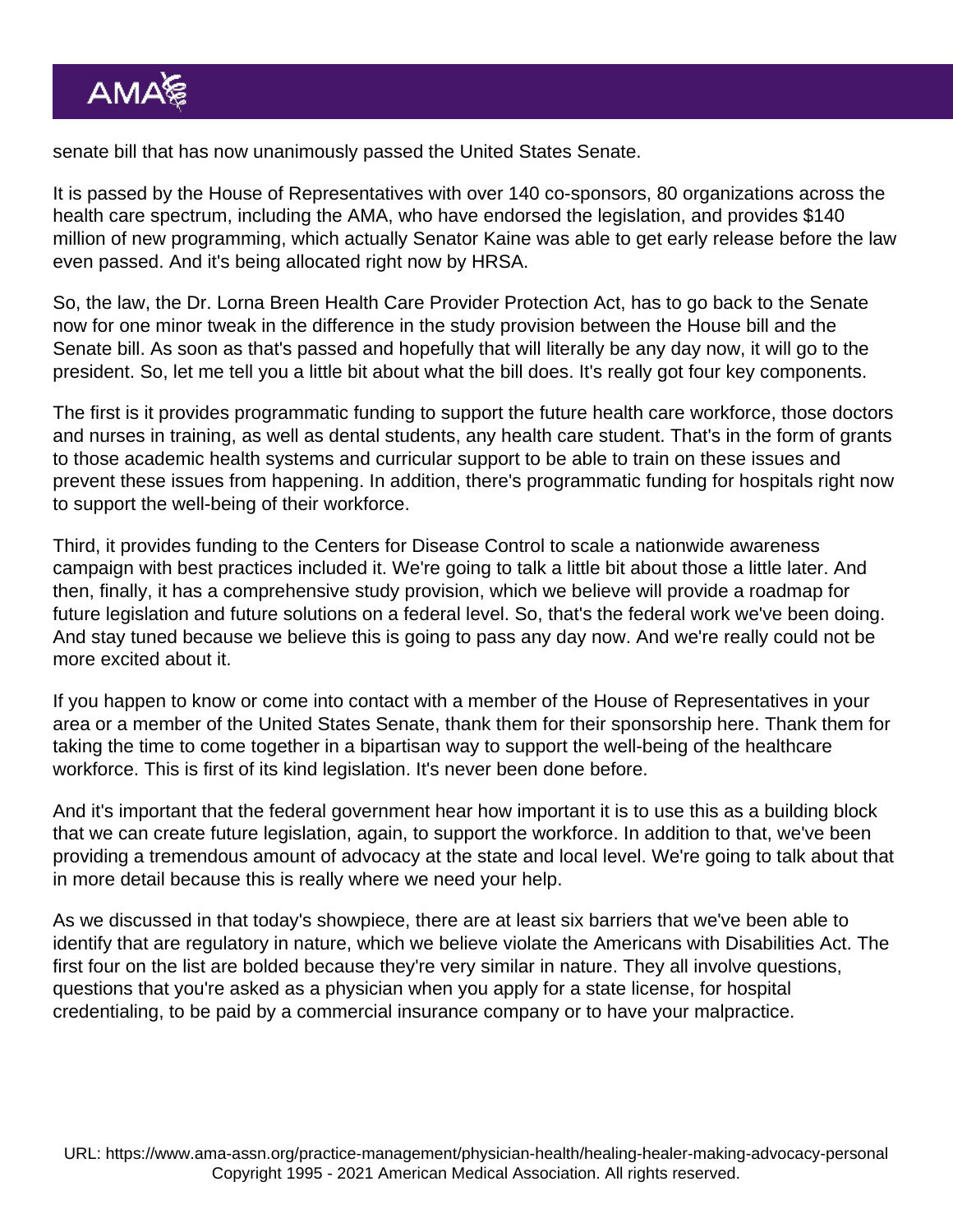There are questions that asks about any of your past history or might even be considered appropriate questions often are cohorted in the questionnaire with crimes. In fact, I was speaking with a physician today in a state who said that the mental health questions in their state's application is next to the question on pedophilia. Think about that for a minute. Is that the message that we want to be sending? Even if the question is appropriate, it continues to reinforce that getting mental health treatment is not okay.

I just left my work at the University of Virginia and every year we would have an incoming class of medical residents in about a dozen of which would stop taking their medications. They would stop going to therapy for fear of some myth or, in some cases, reality that they could have their license or their credentialing or their insurance impacted.

In addition to that as was discussed by Gerry at the beginning, there are safe haven laws that need to come into place because there's a legal discovery process in this country in many states that allows your mental health medical record, you as the treating physician, that to be obtained in a malpractice lawsuit where you're named defendant. Think about that for a minute. Your mental health medical record can be obtained in a lawsuit. That is going well far and beyond anything that I would deem appropriate.

And there are laws in states like Virginia that are called safe haven laws that protect those from being disclosed in a lawsuit. In addition, the health plan design of many hospitals and health systems requires or at least highly incensed physicians and others who are on their insurance to use their own medical care. It makes a ton of sense from a business perspective.

But let me pause for a second and point out one big problem we've got with it. Which is that when you limit the mental health services to the hospital, where the doctors work, what that means is that they're walking by their own colleagues to get that care. And even though we would hope that the stigma would be lifting around mental health treatment, we know it's great. Less than a year ago, Jennifer and I were on a call with the widow of Dr. Scott Jolley from Utah.

Scott was an emergency medicine physician in Utah and got mental health treatment for the first time ever after experiencing an overwhelming traumatic experience taking care of COVID patients. He was literally wheeled by his colleagues on his way out of his first and only inpatient admission in his hospital for mental health treatment. He died by suicide only a handful of days later. These are all barriers that we know exist.

In addition to which, there's the overarching cultural barrier that Gerry talked about at the beginning, which is establishing an environment in a culture in medicine where it's okay to take a break or it's okay to take your own self-care as the priority so that you can take care of patients.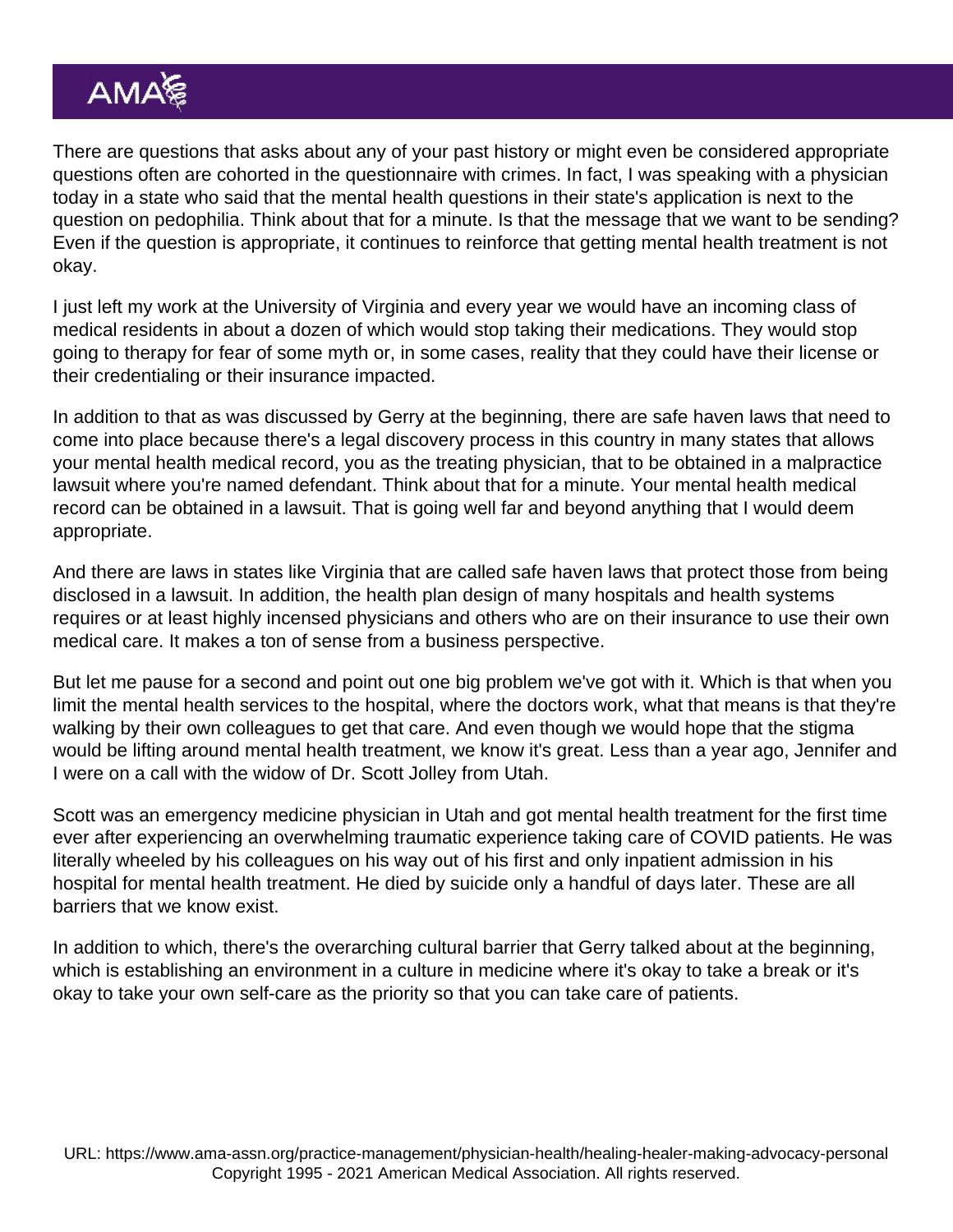One of our calls to action here on the six barriers is something that Jennifer and I feel very strongly about. As you heard in that piece and as you heard in my opening remarks, Lorna was convinced that she was going to lose her medical license in New York State. And she was incorrect about that. Tragically incorrect. And in that Today Show piece, Jennifer said, "So why?"

So, one of the things that we've thought of as a simple solution, and we did it at the University of Virginia before I left, is publishing to the workforce just what the facts are in your own institution and in your own state. Let the workforce know. Let the doctors know. Is the state favorable from a licensure perspective on questions that relate to the mental health of the doctors?

Are there any questions in your credentialing application? Are there questions in commercial insurance application? Many hospitals and health systems and medical groups are now self-insured or have captive insurance. Make sure those questions don't exist if they do. But regardless, let the workforce know that facts, just published them.

In May of 2020 just about two weeks after Lorna died, the Joint Commission put out this advisory that made it explicitly clear from their perspective that it is not appropriate to require the disclosure of mental health treatment but for current impairment. The only limitation on that is current impairment. Those are the two keywords that need to apply. And that's what we ended up doing at the University of Virginia, where we changed the language in our credentialing application to current impairment.

We pulled it out. We took a look at it. We saw that it was out of date. And we changed it. It took two days. It wasn't a big deal. Everyone needs to step into this if we're going to eliminate the barriers around the stigma. Now on to solutions. We've talked a lot about stigma. We've talked a lot about the work that we've been doing. So, how are we going to solve this?

One of the things that our foundation has done is we've come together with a group of the best and brightest, if you will, to develop tools for all health systems in this country at no cost. We've launched the initiative called, "All In Wellbeing First for Healthcare," together with the organization First Responders First. And you might say, "What is that? I've never heard of it." Well, it's that group on the right side of your screen. It's the Thrive Global Corporation.

It's Harvard School of Public Health. It's a Creative Artists Agency, which is the world's largest talent agency. And it's Johnson & Johnson. And they've come together with us to launch an initiative with a steering committee that spans health care—nurses, emergency physicians, hospital. The AMA is involved. The American Nursing Foundation, the Collaborative on Healing and Renewal in Medicine. You may not know what CHARM is. It's all the chief wellbeing officers in the country.

Johnson & Johnson is there. Medicine Forward, which is a grassroots physician organization, the Schwartz Center for Compassionate Care, the Philippine Nurses Association, the National Black Nurses Association. That's our steering committee and that's a group we've gotten together around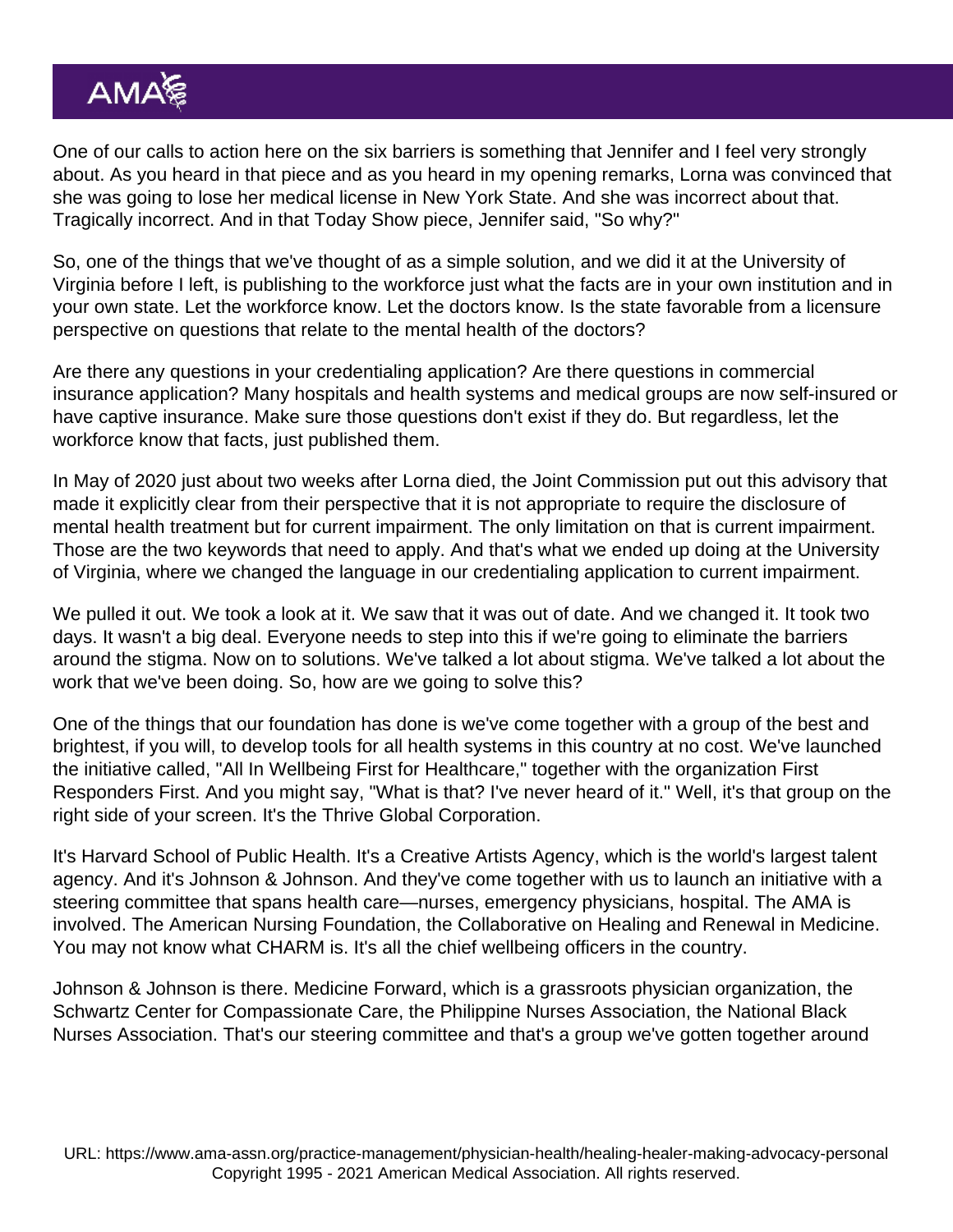the table to help us develop solutions.

Two goals for this work. Advance solutions to improve the well-being of the health care workforce. We know we need to get solutions in the hands of the workforce right now. And number two, create systemic change by identifying and working to eliminate persistent mental health and well-being challenges that disadvantage our health care workers.

Earlier this evening, I was going over this with our steering committee. And someone said, "Well, tell me what those disadvantages really are." And I said, "Well, don't get me started. There's at least two buckets." One, I gave them the list that we just went over. And the second is a cultural piece. Those are the persistent mental health and wellbeing challenges that disadvantage our health care workforce and we've got to eliminate them. And we need your help in doing so.

So, how we're doing this work is by convening experts by accelerating a cultural shift that prioritizes health care workforce well-being and creates systems of accountability. Unless there's someone in charge, we know there's not a lot of accountability in place. You can't get things done. We've got to put people in charge of this and own it. We are also working to amplify and recognize role models. We know they exist.

We also know that hospitals and health systems are often very siloed from each other to understand what those best practices are. This is an issue we can't get competitive on. This is an issue where we need to lean in together and share best practices. Our initiative also has created a fund for those in need to be able to launch some of these solutions where you need to go out and actually add resources.

So, we've developed a fund from frankly, some of the dollars that were donated to our foundation after Dr. Breen died, as well as from our large corporate sponsors. We also know that in health care, you've got to do everything without data. It's got to be you've got to have data to demonstrate what you've done and you need to be able to share it. And that's incredibly important.

And then, finally, we're doing this through advocacy as well. So, our progress today, we've launched this wonderful website, which is not just a static tool. I would encourage you all to log into [allinforhealthcare.org](http://allinforhealthcare.org/) and sign in and sign up. It costs exactly nothing, \$0. But it's got a hotbed of resources, tons of resources for you that are curated in a way and by our steering committee that can help actually bring solutions right now in the workplace.

We have over 300 individuals and organizations who've signed on to All In. We've created this fund and funded it. And so, now we have an invitation-only grant-making process that's happening. We've launched this solutions library. We've also created a community where people are sharing best practices, what's working, what's not working. In Virginia, we took this down to a local level.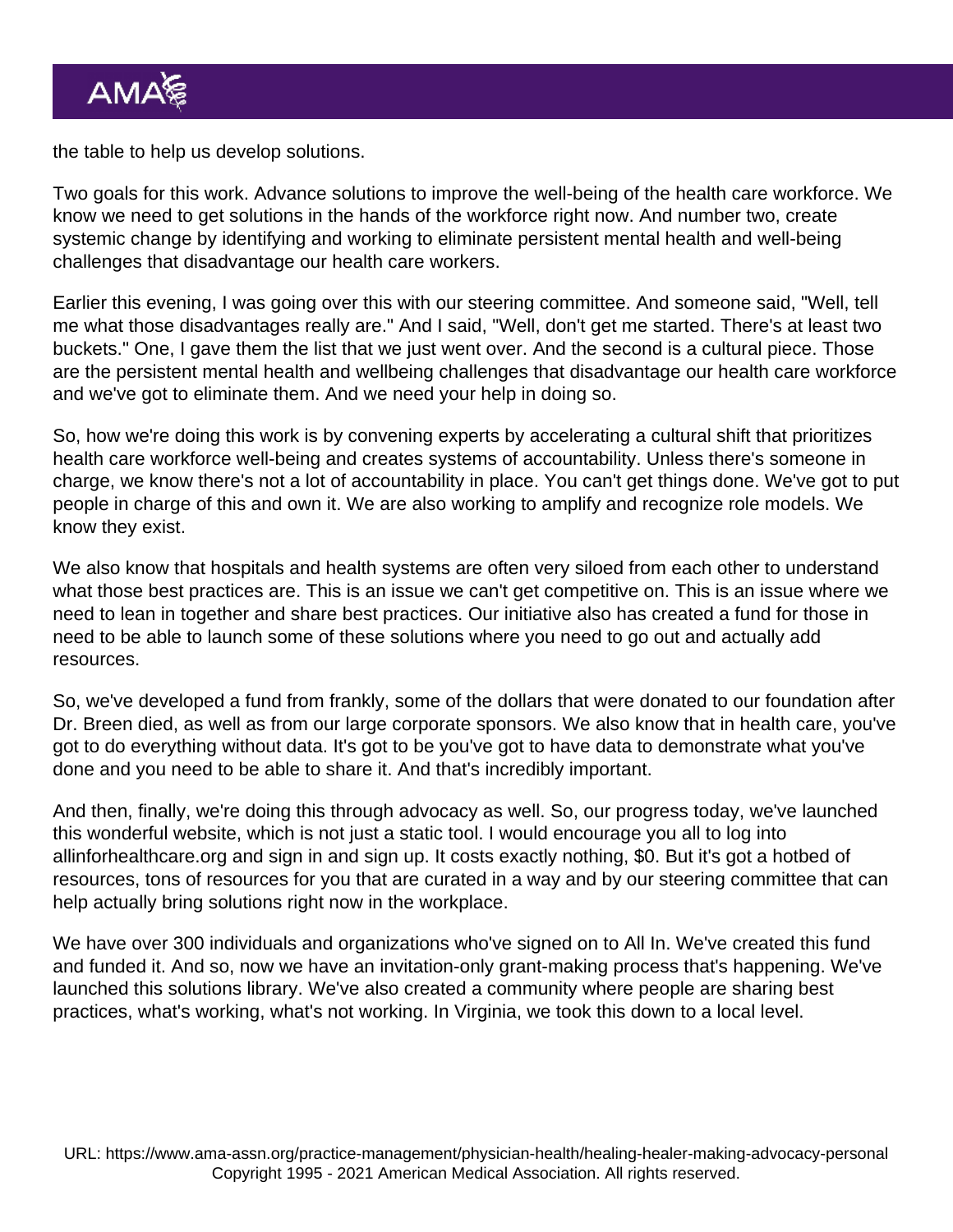And I helped to coordinate all the hospitals in Virginia together with the Virginia Hospital Association, the Medical Society of Virginia and the Nursing Association, in the past 12 months to put our arms around each other and together to say, "We need to care for our caregivers. And we need to come and align on what tools we're going to use and we're going to share best practices around all the Virginia hospitals."

And then, finally, we've been able to shape the impact campaign for the movie, The First Wave. Now you may have seen this advertised on Hulu. It's up for an Academy Award. And I want to tell you a little bit about it. The movie The First Wave is a documentary on the first four months of the pandemic in New York City. And what's incredibly important about it from our perspective is it shows everyone who has not been inside a hospital during the last 24 months, what it has been like for the health care workforce.

And so, our work with you All In campaign was to inform the real marketing, not just marketing but also the actions that National Geographic, as well as Participant Media are taking to help support the movie but also the workforce. And we've been able to get them involved in this advocacy work that we're talking about today because of the conversation and relationship that we have with Participant Media as well as National Geographic. We're taking this conversation now outside of the formal house of medicine.

We're taking it into the common sphere for people to learn and understand. We've also helped to develop resources for hospitals to use this movie as a therapeutic device and created discussion guides with the National Alliance on Mental Illness, which can be used by any hospital or health system or medical group across the country to help you all have discussions about what you've seen and how you can support each other.

Now, I'm going to leave you before I open it up for questions with some of my recommendations around the immediate actions that you all can take as well as your health systems can take right now. First, commit the organization to the well-being of the workforce. Second, train leadership at all levels to understand the impact of the work on the worker.

Number three, assess the workforce right now. Understand where their pressure points are, and fix them. Number four, reduce unnecessary waste. That's a term we use in lean management thinking and I'll get to an explanation of what I'm talking about there in just a minute. And then, finally, provide mental health resources for the workforce. With regard to committing the organization, we believe every organization in this country should join us in the All In Wellbeing First for Healthcare Initiative.

We also recommend they communicate to the workforce that they see you, they hear you and you're here to help. We understand that health care leaders and everyone in health care right now is tired. We also know that patients need to be taken care of by clinicians. And you all need to be taken care of first and foremost so that you can do that hard work. And it's important for hospital leadership and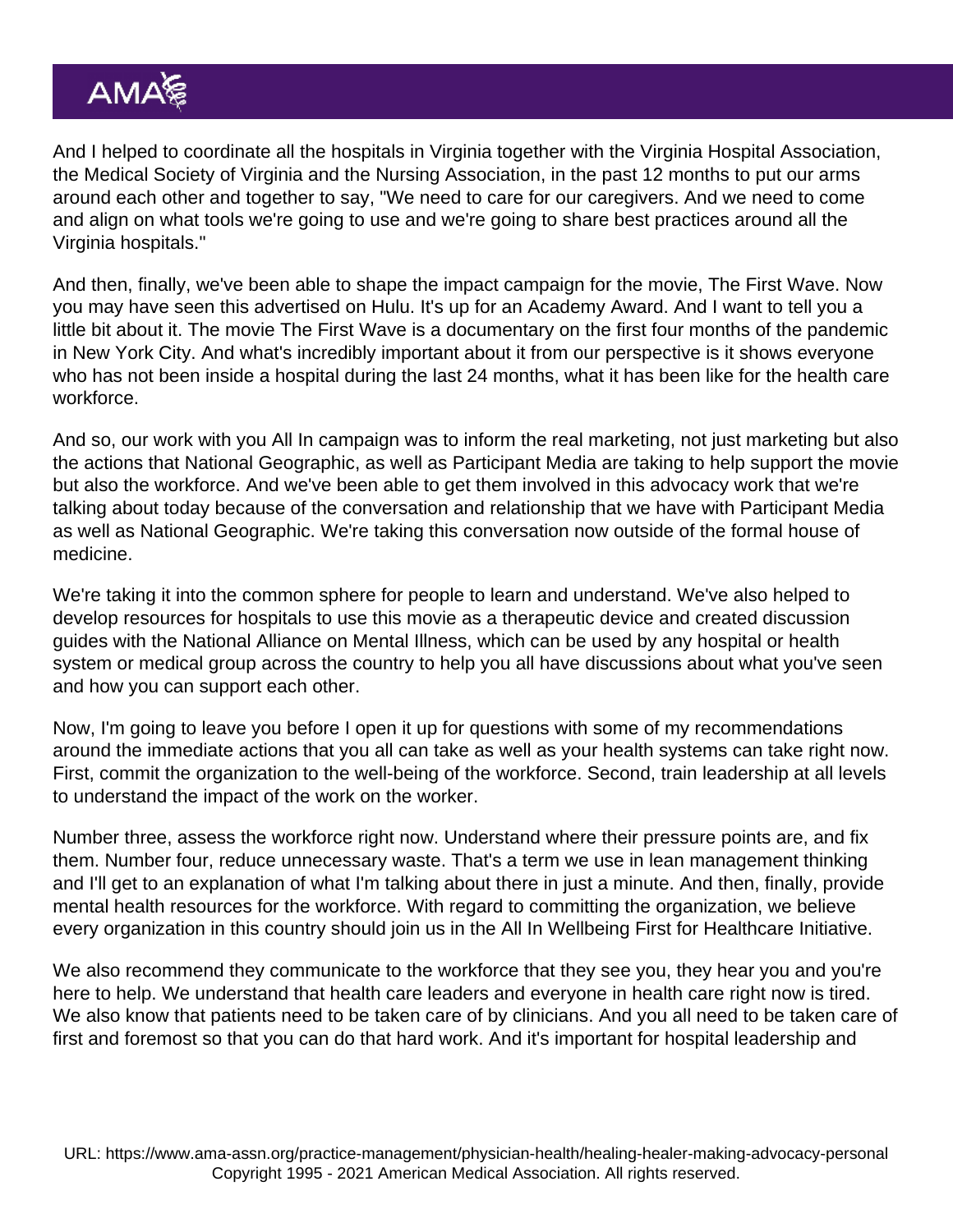physician leadership to make sure that those who are closest to the patients right now understand that they are being seen and heard.

We also are recommending along that line to appoint a responsible chief if you will. There's a movement across the country to have chief wellbeing officers. Even if you don't have a chief wellbeing officer in your area, have someone designated. And this is not just someone who's designated to be responsible for making sure there are therapeutic interventions to support the workforce. No, no, no. This is about operational and organizational redesign. We have got to have someone who can see that full-spectrum and who has authority over that full spectrum.

And then, finally, in here, visibly commit the organization by integrating standard key performance indicators. Every hospital in this country uses key performance indicators around finances and quality and access. We need to incorporate key performance indicators that go up to boards of directors that show those boards of directors and the workforce, just how things are going from the perspective of the wellbeing of the workforce.

Number two, train leadership, promote this culture of well-being, make it okay for everyone to get help. Everyone needs to take a break at some point. Make it okay to do that. This is one where I was in a meeting in Arizona and a physician from the West Coast took me aside. He said, "Corey, I just want to ask you a question." He was a senior neurologist. And he said, "So, do you think the culture should be a do ask, do tell culture?"

I sat up. And I said, "Well, that's an interesting way of putting it." And he went on to say, he said, "Let me just ask you a question. When Lorna said that she couldn't keep up and that people could recognize it, if someone had the courage to tap her on the shoulder and say, "You need to go home," would we be having this conversation today?" And I paused and I said, "I don't think so. I don't think we would be having this conversation." So, this culture is literally life-saving culture.

On the other side of that spectrum, before I left at the University of Virginia, I heard a great story about how a nurse manager was looking at one of her colleagues and that person just looked a little off that day. Well, that nurse manager took the individual aside. That individual was having suicidal thoughts. And that individual got help. Sometimes just taking the courage to tap someone on the shoulder and ask them how they're really doing, in an empathetic way, can save a life.

The other parts about the training of leadership that I think are so important is that leadership needs to understand how the work impacts the worker. Working with chief technology officers is a great example of this. I've worked with so many across the country who don't realize that that electronic medical record that they work in has an actual impact on the well-being of the workforce. It does but unless you connect that dot for them, they don't necessarily intuitively understand it.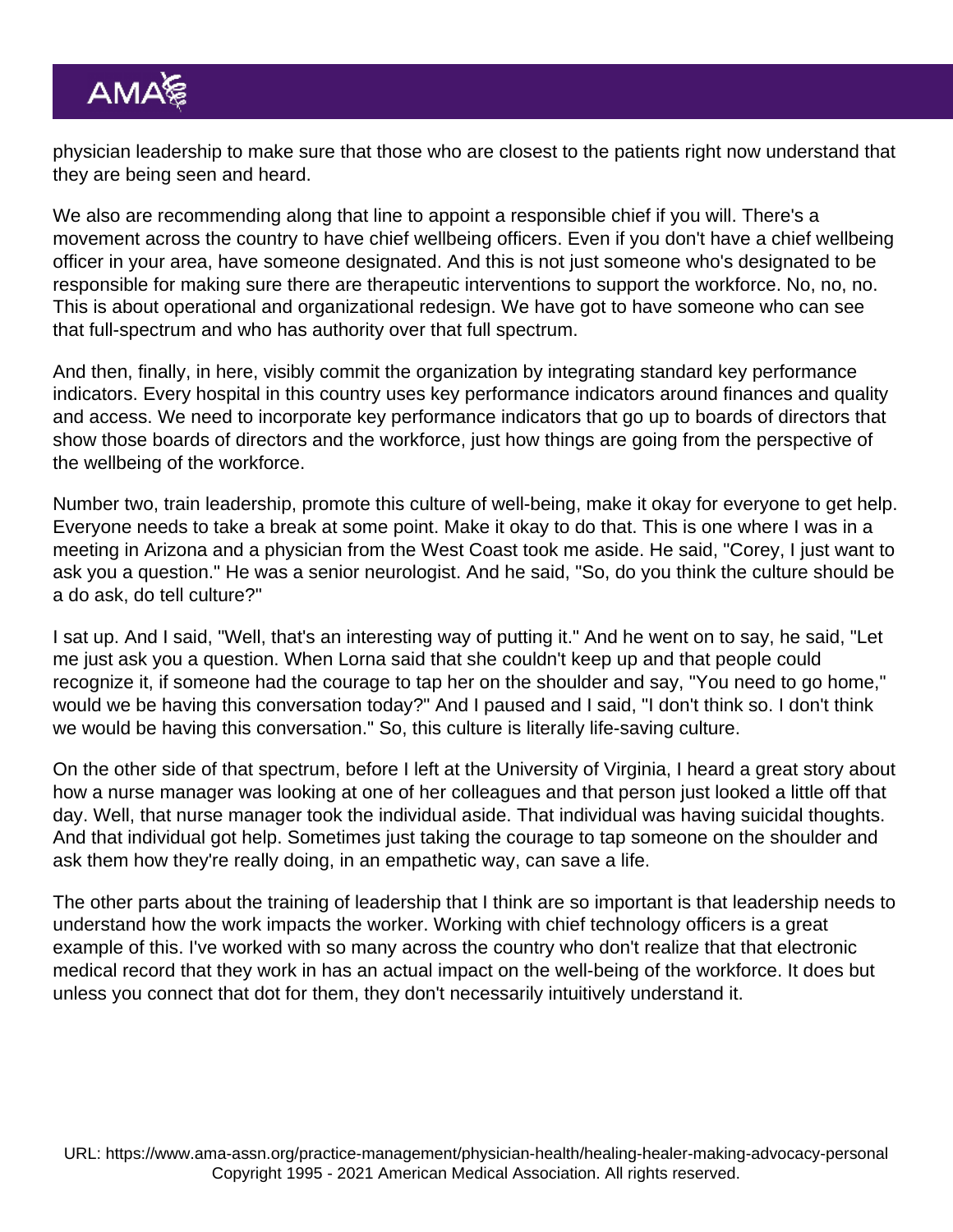Number three here is assess the workforce. There are a number of ways to assess the workforce, whether that's by looking at the electronic medical record reports that come out right now, which are a really good proxy for it. I'll talk about that in a second. Or the burnout surveys and the well-being surveys. They can be deployed. They're about five or 10 minutes survey. They're an excellent roadmap for where the pockets of attention need to be right now.

Reduce unnecessary waste. This is one that absolutely boggled my mind. The Advisory Board did this study in 2016. They re-upped it in 2019. Doctors only spend 27% of time with patients. A quarter of your time is spent doing patient care. What are you possibly doing that is more important than using your medical degrees on patient care?

In lean management thinking, we would call that waste, folks. Some of it is important, some of it is required but a lot of it isn't. And so, now more than ever, we need to remove administrative burdens on clinicians. There's a workforce shortage because the workforce is walking out. If the workforce was doing more of its time, actually doing the work it trained for, maybe it wouldn't be walking out.

Along these lines, there's a lot to be done here with the electronic medical record. And I know you might be thinking these things are huge multibillion-dollar systems or multimillion-dollar systems and they take a long time to fix. Well, I can tell you from personal experience, there are inefficiency reports that are automatically generated and almost every electronic medical record that identify a roadmap for where the problems are. Those are very easy tools that can be looked at and used and solutions that are not very costly and high beneficial can be utilized and really make a big difference.

Provide mental health services and resources, a full spectrum method. We know from our survey data, working with actually the AMA, that peer support is the number one thing that doctors want in this country right now. I speculate a lot of that is because doctors want to talk to doctors. And, oh, by the way, there's a stigma around mental health too. We've talked about that a lot. And there's a lot of barriers around it. But peer support is something that we are recommending right now be implemented across the country.

And then, finally, publishing for the workforce, just what are those facts and what are those myths around those barriers we talked about a few moments ago? Is your state one that actually is favorable from the perspective of mental health questions on the licensure report? If it is, you need to be singing that from the rooftops or at least publishing it on a report card for all to see who work in your institution. So, that's my list. Those are my actions, my recommended actions.

I want to thank you all so much for your time this evening. More importantly, I want to thank you for what you do each and every day. You can find out more information about our foundation at [drlornabreen.org.](http://drlornabreen.org/) For those of you on social media, that's our Twitter handle there, DrBreenHeroes. My email is also below if you'd like to get in touch. With that, I'll open it up to questions.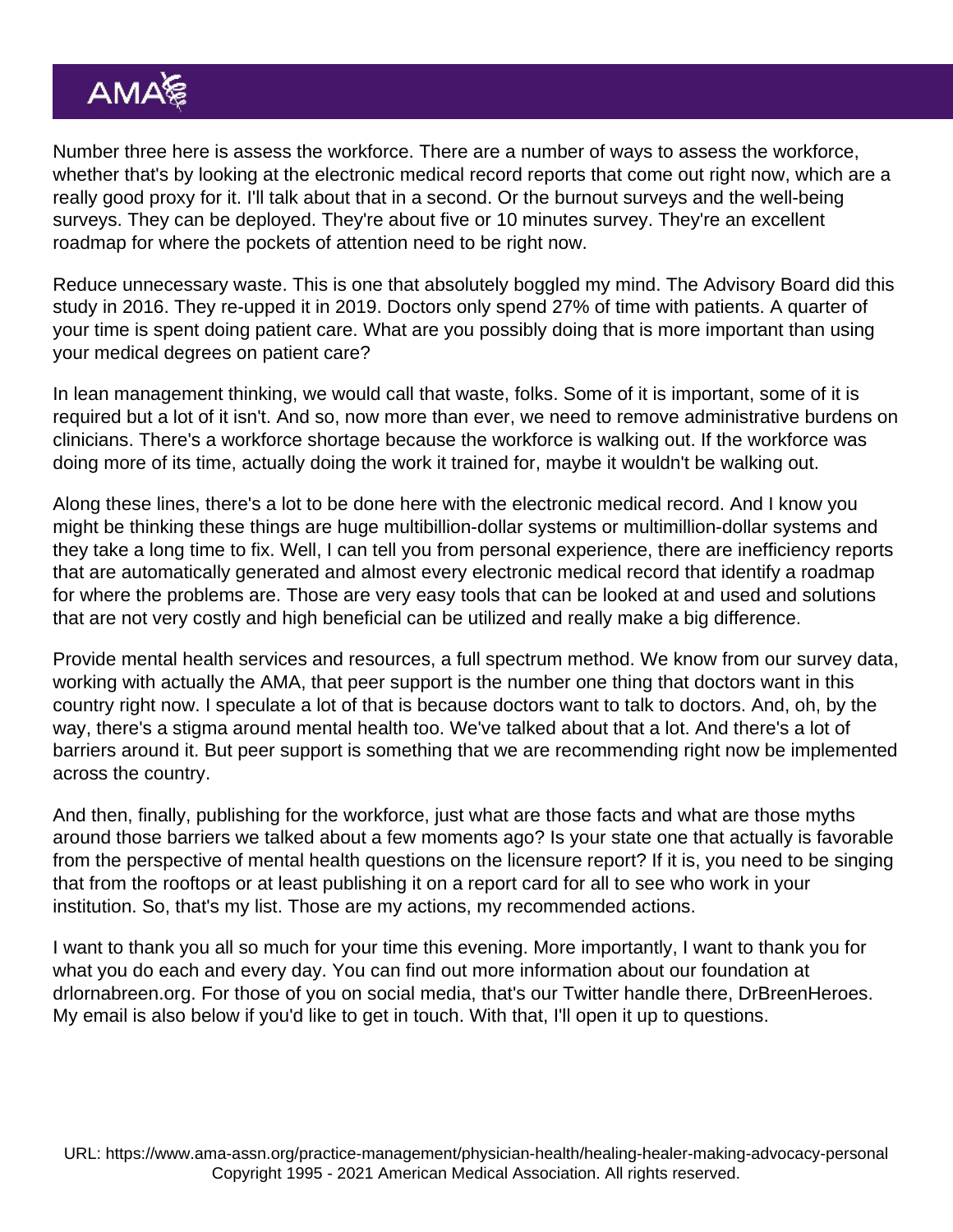Dr. Harmon: Corey, thank you so very much. Such a somber moment. A lot of your recommendations, watching the videos in the media presentations, put chills up my spine. And I appreciate so much what you're doing. Most of us on this webinar and presentation have all experienced. I'm sure many of the symptoms that your sister-in-law experienced. And sometimes we're afraid to report it. Sometimes we're afraid even to feel it. But it means a lot to all of us. I want you to know how much we appreciate that.

A couple of questions have come through on the chat. I'd like to address some of them. And don't hesitate to put those on the chat. I'll be a bit of a filter. And then, we'll wrap it up in a little while. But one interesting one, and you talked about it here and I've seen this as a request, it said, "With public reporting of physician well-being measures by institutions have a role in motivating institutions to make changes, much like the public reporting that we see on hospitals, is that a possibility? And what do you think that might help, Corey?"

Fiest: So, in July of 2020, I published my first ever article in US News & World Report, and I published it on best hospitals in America Day. And I told them that I would publish with them if they let me call out the rating agencies and say, you need to factor in the well-being of the workforce and what it means to be a good hospital, to be the best hospital. So, I would agree wholeheartedly that this data needs to be published. It needs to be transparent just like what we've done with quality data.

And in fact, there's such a direct linkage here between burnout and quality. There's a 200% increase in medical errors when the workforce is burned out. This to me is a no-brainer now that it's not automatically extractable. So, it needs to be reported. But there are tools that can do it. And so, I would 100% agree with that.

Dr. Harmon: Thanks. Thanks. You mentioned some of the collaborative agencies you've worked with and some impressive credentials among those agencies. One questioner says, and I think it's a very good question, "Have you had the opportunity to make this presentation and to engage with the Federation of State Medical Boards?" Clearly, that would be something that we as physicians, there'll be a good audience to engage in and perhaps share this as an educational process.

Fiest: Yes, I've spoken with the Federation of State Medical Boards and they're really excited about collaborating here. They're a recommending body. They're very careful to say we're a recommending body. But in 2018, they came out with these recommendations, which are referenced in that Joint Commission statement. And I guess in the last six or seven months, there was a JAMA analysis on those recommendations compared to what the states are doing now. And the country didn't get a failing grade but almost got a failing grade on that.

So, there needs to be more there with the Federation of State Medical Boards and they are really excited to help. And so, I would turn that question back around to say, how can we all encourage our own state medical boards, as well as the Federation to work together to really make these changes at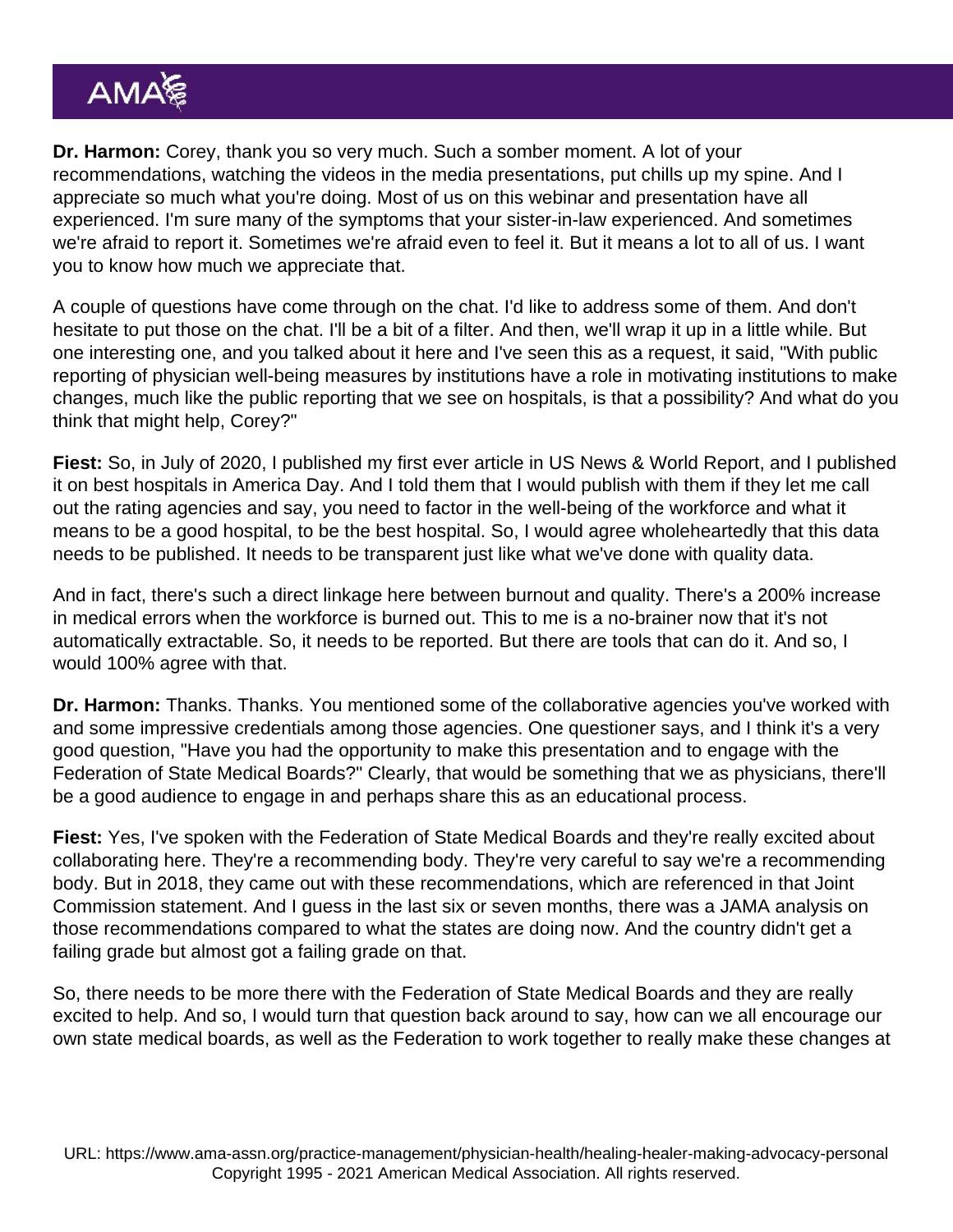scale right now.

Dr. Harmon: Yeah. And I know Hank Chaudhry, who's the CEO, right? He would be very receptive and clearly, he has been, I'm sure.

Fiest: Absolutely. And he and I talked.

Dr. Harmon: And this is a good question. It hadn't occurred to me. Have you had any opportunity to engage folks like the State Bar Association, the American Bar Association? It seems that the attorney groups might be a good audience also to provide some by-end to this because they are after patient safety and quality. It may help us all if we had some input or some collaboration with those folks.

Fiest: Absolutely. In fact, on my slide about those six myths or the report card slide, I actually worked with the American Bar Association Health Law Section. And they've created a model, document that they're actually taking through their governance for approval. But absolutely, we need to get more lawyers involved. I am a lawyer. So, I hesitate to advertise for more lawyers but the help of more lawyers in solving these issues.

One thing folks might be interested in is in Virginia, when Virginia went to the safe haven protections for doctors on mental health treatment, they were really worried that the lawyers, particularly those representing plaintiffs and malpractice actions, would be upset and would really try to block it. And in fact, they found exactly the opposite.

So, I think we're making a change here and engaging the lawyers and helping to find solutions here would be a good step. And I have begun that work.

Dr. Harmon: Thanks. One of the most current questions I see I think you've answered but I might solicit more commentary from ... you mentioned the safe havens. One of the questioners says, "In many states, some providers are required to report impaired colleagues." And of course, that's one of the barriers that we all find, peer support. We want to talk to someone, but as you said, we want to talk to doctors and then doctors may have a legal obligation to report current impairment. And that may be a good answer to reiterate for this audience today.

Fiest: And I am not an expert here and exactly what those reporting are in there. They're different in every state. What I do understand is that for peer support programs, you can structure them under the quality program in your hospital. And as you know, all of that is protected from disclosure. What I don't know is, if it's still protected from what the question really is addressing there but that would be the way that I would structure those peer support programs.

Dr. Harmon: Well, thanks.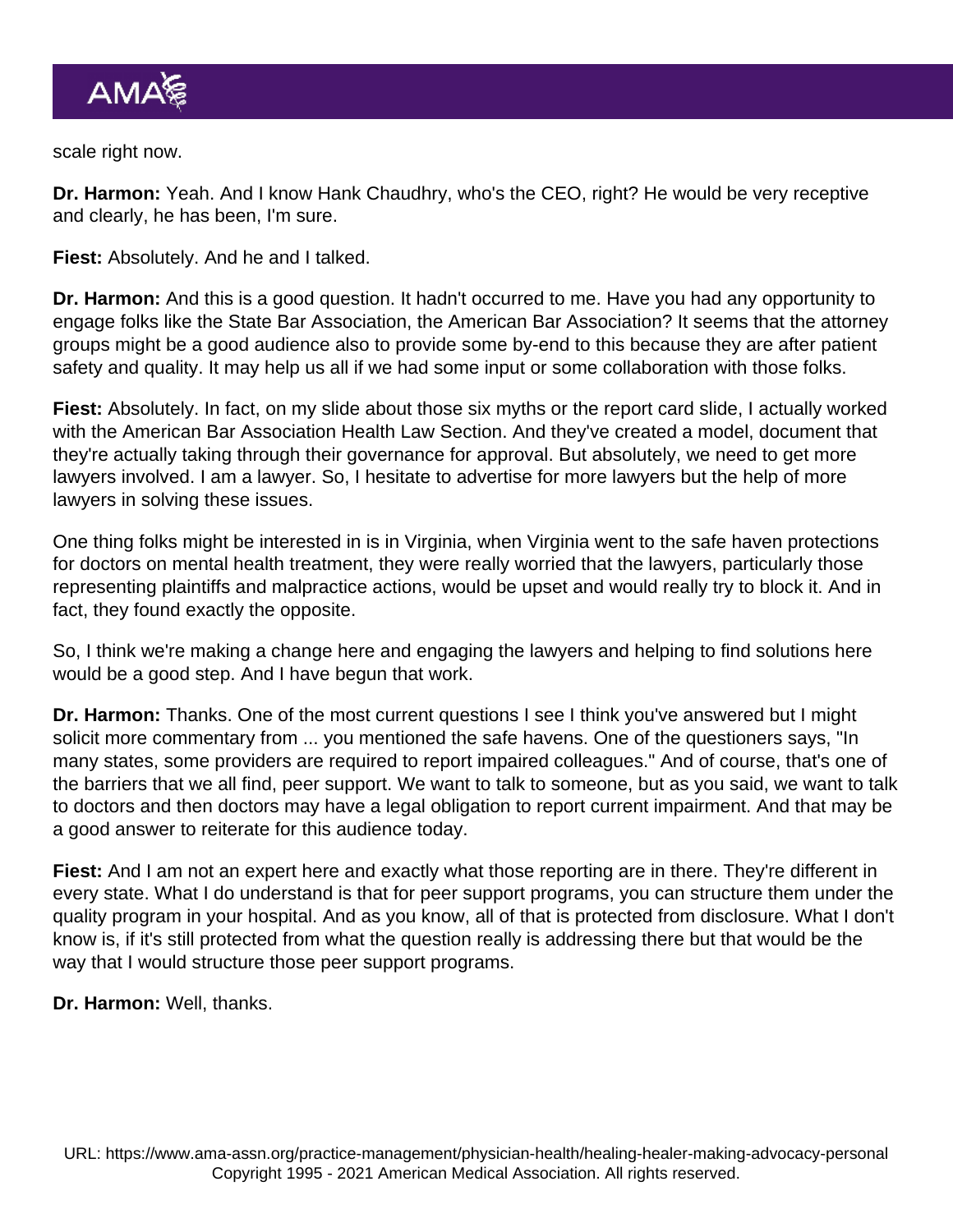Fiest: Sure.

Dr. Harmon: A lot of what you're hearing, a lot what I'm hearing in my local area, is that we are working with the health care institutions. In my small community, the biggest employer is the hospital health care system. With the independent physician practices, they really don't have any place to go. It's not just in my area but across the country that if you're employed by a hospital or working with a hospital, have hospital privileges as a physician or health care worker, you could do that.

But if you're a small, what we call mom-and-pop operation, there's not a real good peer group to turn to sometimes. Do you have any thoughts about that? Is the foundation have an arm that might help us with that, Corey?

Fiest: There are a number of resources that have come up over the last year and a half that are available to any clinician, regardless of whether they're employed or not. And so, the physician support line is one that a psychiatrist in the Philadelphia area launched, that's one that I think is an excellent, an excellent resource and it provides free support services for any physician.

And then, what I would say is, if you're looking for other tools, other ways other than therapeutic tools, look in our All In initiative. Our All In initiative has got resources galore in there for anyone to access. So, those would be my two answers there. But I would direct folks to Dr. Mona Masood in Philadelphia in the physician support line.

Dr. Harmon: Great answer. I have one question, a questioner who's asking regarding unnecessary waste. You've talked about that from your expert opinion. We have AMA studies that show. We have 16 hours a day of prior authorization on hold. I did that a little while ago. I can tell you this. It's a continued grind to overcome the barrier of prior authorization.

We have studies that show the average physician spends 56 hours annually just waiting to log on, not only to electronic record or whatever website you're trying to log on to, power authorization, insurance, governance, you name it, just waiting for the website to let you in. So, I know that's an incredible waste.

How much do you think we can improve upon that? And how much of a role does this play in physician dissatisfaction provider burnout?

Fiest: So, in 2018, the Harvard School of Public Health published an article. It's actually on our website under the issue section, which identifies that the electronic medical record was the number one contributor at that time to burnout. And as you go and you read it, basically, anything that gets between a physician and her/his patient is really contributing towards that burnout, as you just described, spending hours on the insurance companies.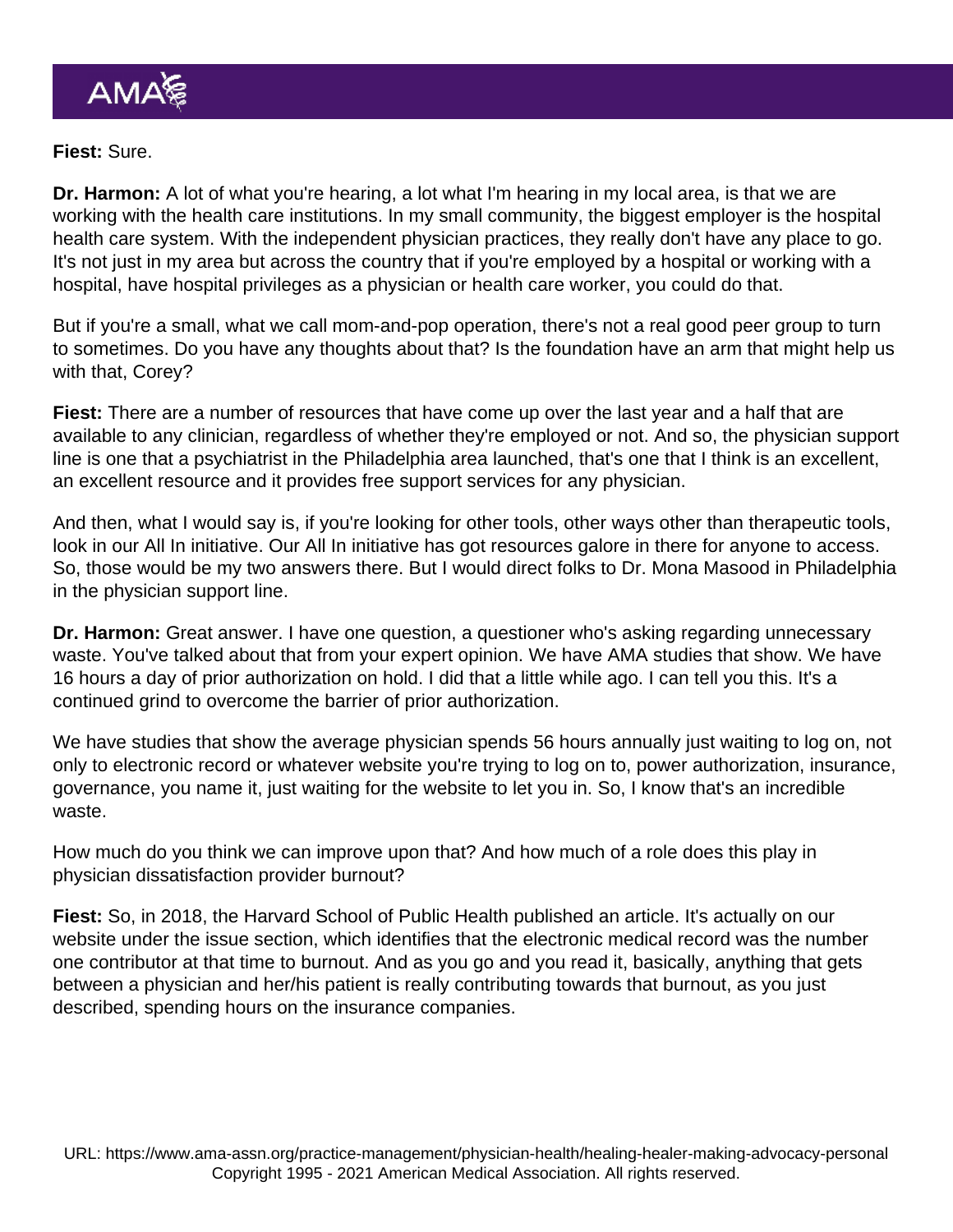What I would suggest to you is, I do think there is an opportunity now. Think about what we have just done in accelerating. We were talking about this earlier. Accelerating the use of telemedicine in the pandemic. We've dropped all regulations to make it okay and easily accessible. In fact, in some cases, you're allowed to cross state lines now. But we have the ability to do this.

I think the AMA is uniquely positioned and has the strength, frankly, to go and speak with insurance companies and say, "Look, we are looking at prior authorization. You need to drop X, Y or Z." And I would not boil the ocean here. I would try to figure out what are those top things. But I do think we have to connect. We've got to connect it to the fact that ... I don't know an insurance company that doesn't want high-quality care being provided by the doctors.

And quality is now part of the payment in almost every commercial insurance contract that I've ever drafted in the last 10 years, certainly in federal contracts. And so, connecting for the insurance company, you realize you're actually burning out the workforce and decreasing the quality of care because of your policies. I know it's an uphill battle. But now more than ever, I think we've got to band together on this and really not take no for an answer.

Dr. Harmon: Great answer. And that's something that I think many of us can identify with and take to heart, not trying to boil the ocean. Real quick, an important question here and a good question. In your opinion, what advocacy is best at the state level versus at the federal level? And I think that's a very good question. All of us have two venues that we could approach this and AMA is working at both levels as well. And this is the state advocacy conference. So, good question. What's best out of the state and what's best on a federal level?

Fiest: Well, since I'm a lawyer I can tell you there's state laws and federal laws. So, it's going to guide and what I would say is, so the state law, licensure, those questions, those are all state issues. Those are not federal issues. The federal government doesn't license doctors. The states do. So, that's a really key dividing line there in terms of professional regulation. What I think the federal government can be doing is, it can be doing things through the Medicare program, which can impact through the conditions of participation for hospitals.

It can impact some of these things. The federal government through CMS could say, and its conditions of participation, it could say that it is now a requirement that all credentialing applications be free from any questions on prior mental health treatment. It can do that. That's appropriate for the federal government. But pretty much anything around this whole conversation we've been having around license, this is all a state-level issue.

Dr. Harmon: Yep, it really is. Thank you. I'm going to congest a couple of questions and consolidate them. One of the questions basically says, "Given demands on our clinical staff and the lack of staff resources that are available, given staffing shortages, how does one impact well-being when we're hearing that staffing is a root cause and it does feel like a never-ending cycle?" One of the things that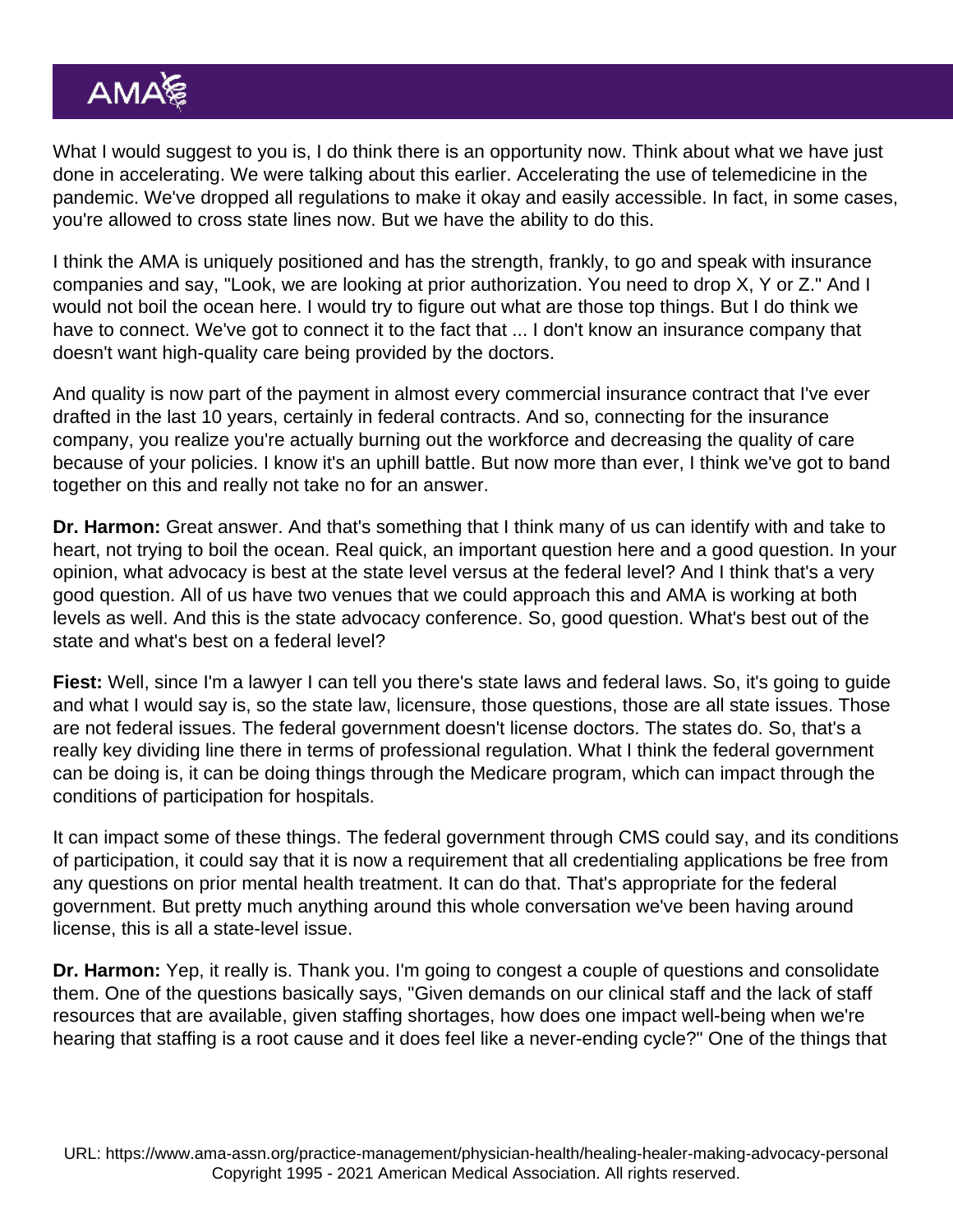you were clear about I took personally away was that you need to have someone who's in charge of this at any institution or any medical function, a chief wellbeing officer or just a chief in general.

And I think one of the roles I've tried to assume and help here as a physician leader is all of us are wellness officers. All of us are wellbeing officers but it is nice to have someone in our organization who takes ownership and helps establish metrics and things like that. But it is. It seems to be an institutional problem chord that we're dealing with and it says, it's a never-ending cycle. And staffing is going to continue to make us overstressed, overworked. A difficult question. If there were an easy answer, we probably already be there.

Fiest: You're exactly right. And yet I'm going to try. I'm going to try. Let me give you two things. One is the staff needs to be heard right now. So, we can't just throw more people at this problem. I remember years ago, we had a problem in our billing team. And someone came and said, "Well, we just need overtime to solve the problem." And after a month of overtime, it didn't solve the problem. So, we threw more resources at it. We had a broken hamster wheel that we were putting people on.

And I think that's what we're doing by recruiting in more travelers or whatever, you're putting them in environment that they're going to fail. And so, we have to go to the root cause and we have to change that. The number one thing you do when you approach a problem like that is you go to the source of the problem, and you say, "How do we fix your environment?" And that requires listening. So, listening to those closest to the problem and say, "What are your biggest problems? We care about you. How can we take the burden off of you?"

That's that whole waste elimination. I think we have to do that. And no, we cannot boil the ocean here. We cannot solve all the problems. But we can start and I think even though it's really, really easier said than done from my house and not an ICU bed, there are things that we need to be doing right now to improve the operations of environment. That's number one.

Number two, the other thing that I would say, and I got this from a nurse leader, we introduced peer support around at the University of Virginia in the last year. And one of our senior nurses took me aside and said, "Where has this been my whole career?" This one thing is changing the way that we are interacting. We're checking on each other. We are in this together. We're having conversations. So, those are two things that I would suggest. Now, I gave you a five at the end of my slides. And none of this is easy.

But one of the things I know will guarantee to perpetuate what we've got right now, which is sticking our head in the sand and not doing anything about it. So, we've got to try. And I think we've got to do that first by letting the workforce know that we care about them and that we're listening to them right now.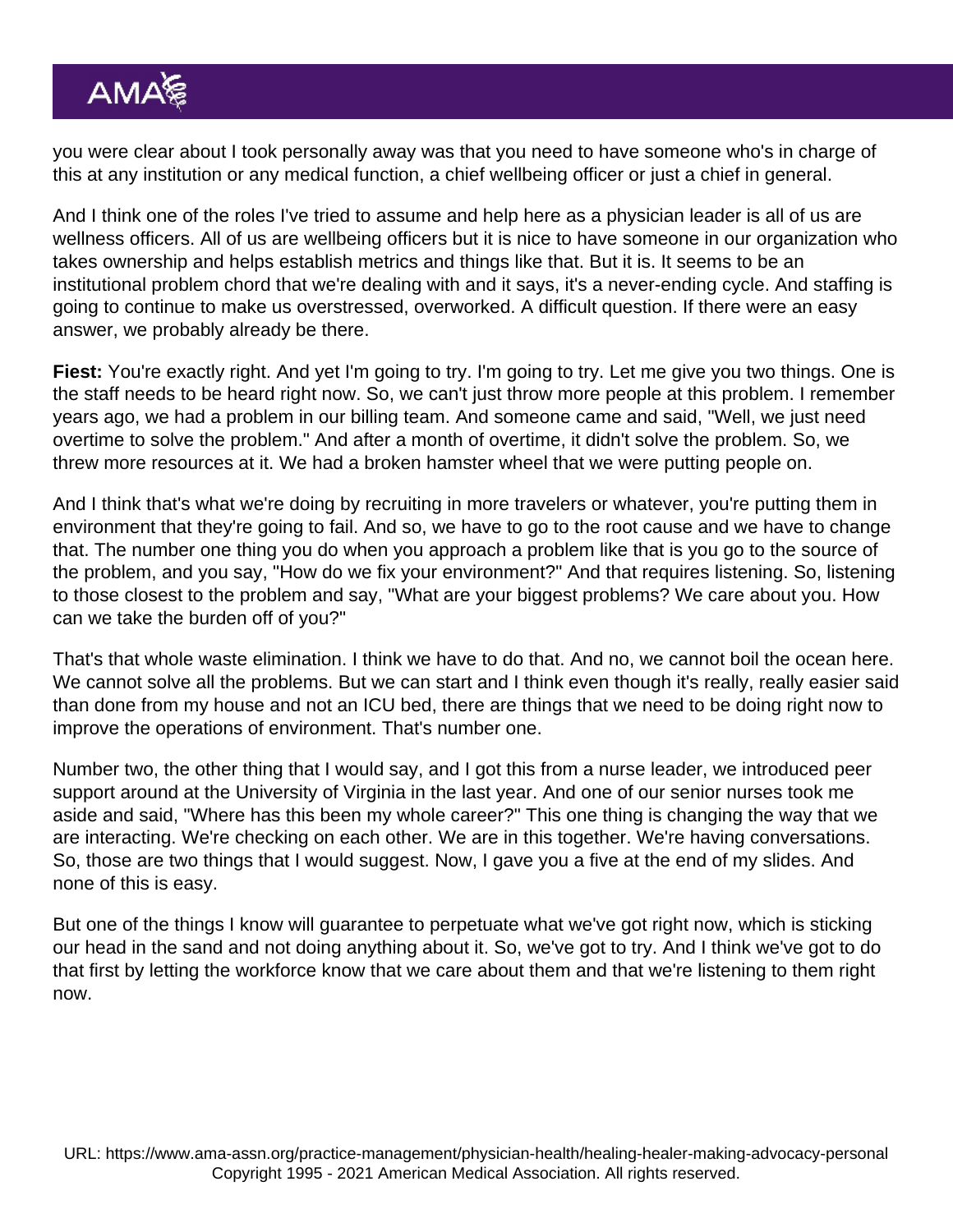Dr. Harmon: I think you did it. And your five summary statements were very well formulated and I think executed well but not easily as you said. I've been asked to wrap this up now. And we've had some more questions and some of the questions in the chat to be answered by our staff, such as bill numbers and actual websites and all.

And I would tell you that since this is a group of the AMA and representing many state and medical specialty societies, of those five things, are there any two or three, or one or two most critical things that we at AMA can take ownership of now and collaborate with your organization, your group to help you move forward in a more executable fashion of those five?

I know they're all important but what would you want us to have as our takeaways from organized medicine right now?

Fiest: Wow. This is like a kid being asked what his Christmas list is here. I love this. This is fantastic. The state-level issues are really important. And I cannot do that from Charlottesville, Virginia by myself.

I think that this concept of getting hospitals to just understand and publish what the current state is of these barriers are this myth versus fact report card concept that we have, getting that launched and then taking that data and using that data to change the laws more favorably for the doctors, I think that's a very tangible thing that I've actually already spoken with the AMA staff about how we can engage with them. So, that'd be really the priority that I would say for the AMA right now.

Dr. Harmon: As president of AMA, I could speak for the AMA, which is a real authority. I'll tell you we at the AMA, the colleagues on this call, those who are on this call, or may not be our traditional AMA folks but are very interested in health care and physician and help provider well-being, we can make an impact at the state level. We have among our patient populations, our community leaders, we have physicians who can have an impact that legislative regulatory change at the state level for sure.

So, I think that's one important takeaway I'm taking notes on for sure is, no one has a better impact than someone with a personal story that goes before the legislator that goes before a regulator. And so, let me tell you what happened last week. Let me tell you what's going to happen next week if we don't have a change. And it can influence rapid change.

Dr. Harmon: Corey, the legacy, your sister-in-law that you and your organization will bring to medicine, it will be very long-lasting. It's incredibly important. I know it's exacerbated by the COVID pandemic. There are rarely silver linings to anything. But your sister-in-law's legacy, your organization's legacy will have an impact through participation at something like this conference and your relationship with health care providers and with the AMA in particular.